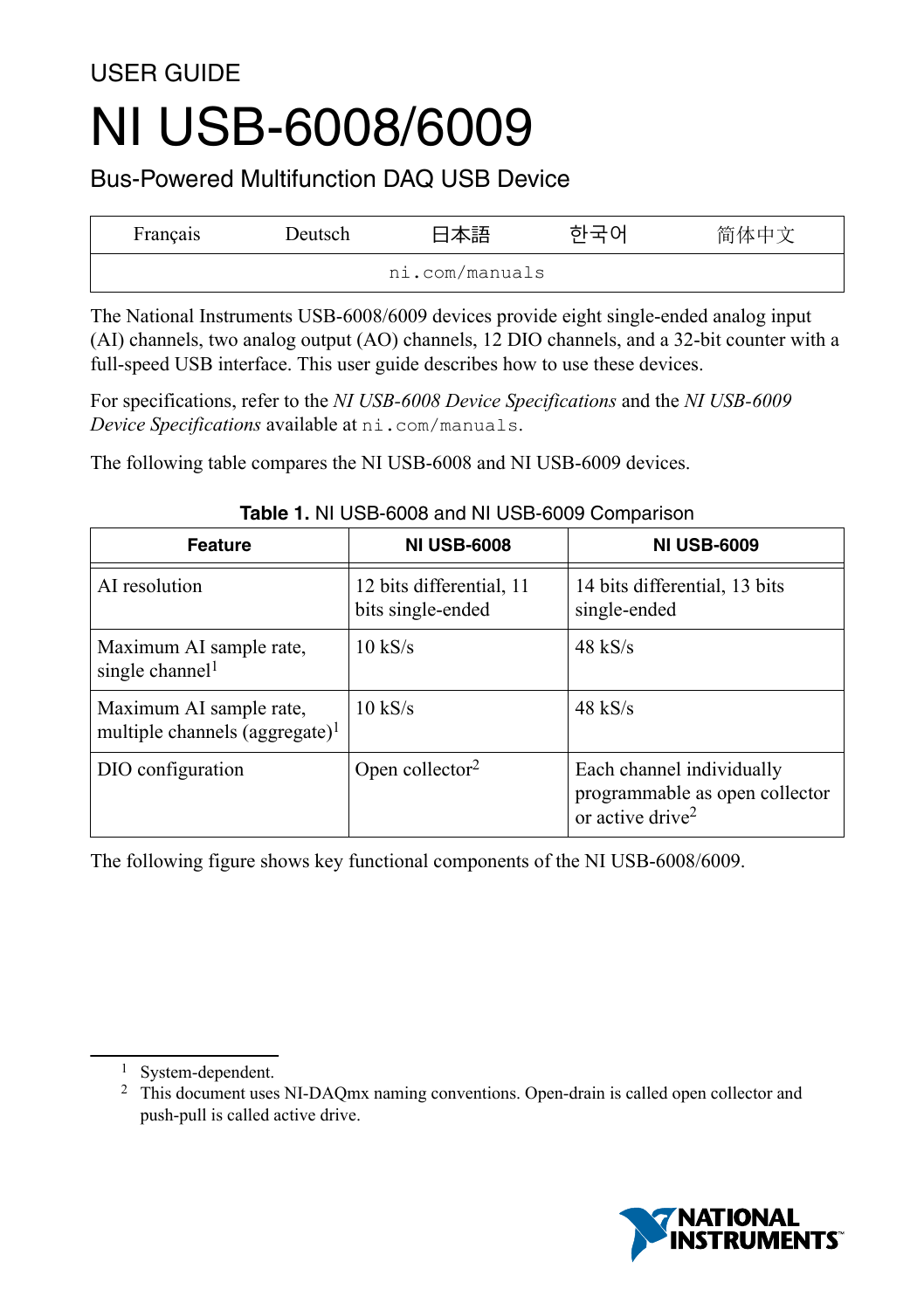**Figure 1.** NI USB-6008/6009 Block Diagram



# Safety Guidelines

The following section contains important safety information that you must follow when installing and using the NI USB-6008/6009.



**Caution** Operate the NI USB-6008/6009 only as described in these operating instructions. Misuse of the device can result in a hazard. You can compromise the safety protection built into the device if the device is damaged in any way. If the device is damaged, contact National Instruments for repair.



**Caution** Do not substitute parts or modify the device except as described in this user guide. Use the device only with the accessories specified in the installation instructions.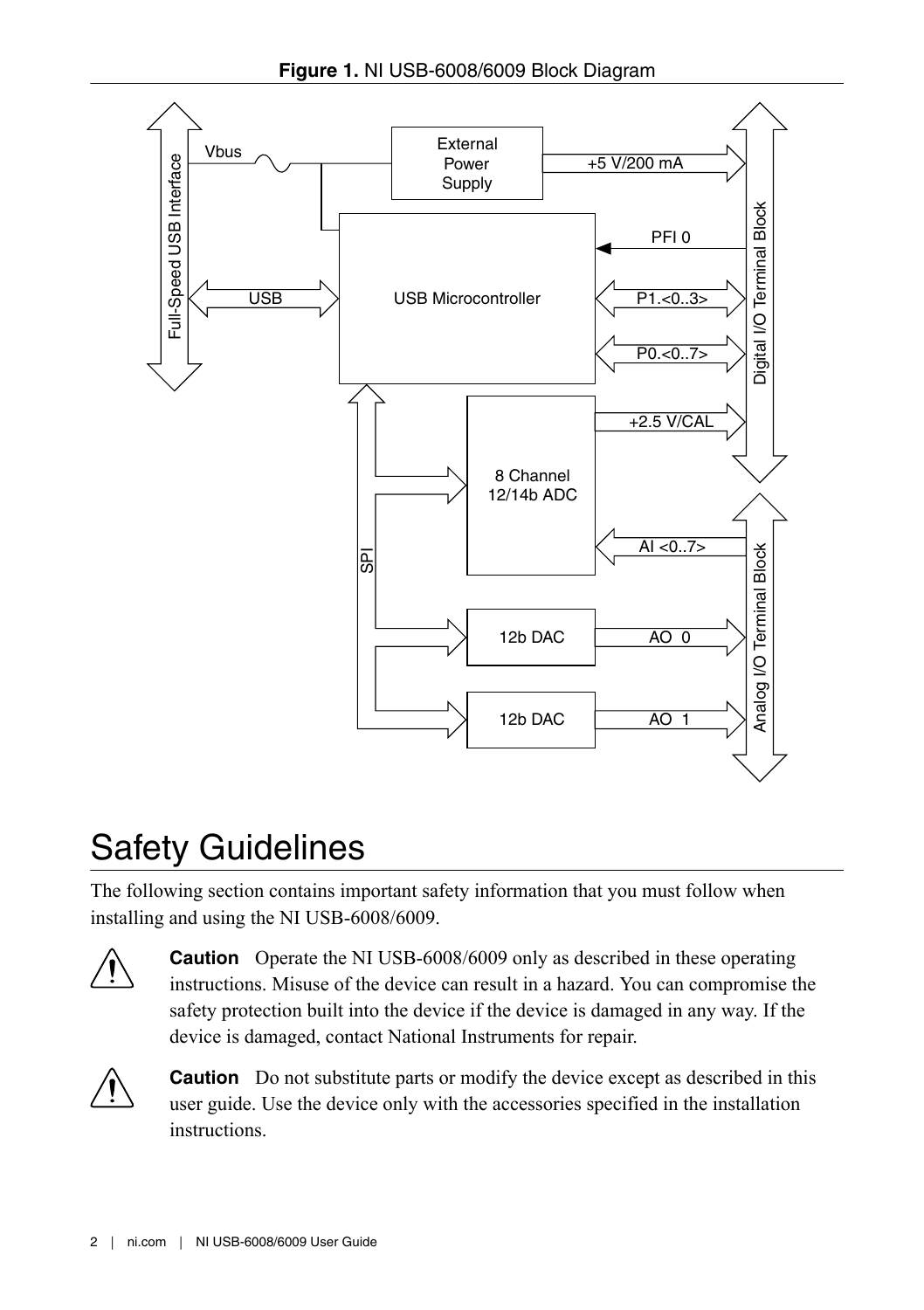

**Caution** Do not operate the device in an explosive atmosphere or where there may be flammable gases or fumes. If you must operate the device in such an environment, it must be in a suitably rated enclosure.

# Electromagnetic Compatibility Guidelines

This product was tested and complies with the regulatory requirements and limits for electromagnetic compatibility (EMC) stated in the product specifications. These requirements and limits provide reasonable protection against harmful interference when the product is operated in the intended operational electromagnetic environment.

This product is intended for use in industrial locations. However, harmful interference may occur in some installations, when the product is connected to a peripheral device or test object, or if the product is used in residential or commercial areas. To minimize interference with radio and television reception and prevent unacceptable performance degradation, install and use this product in strict accordance with the instructions in the product documentation.

Furthermore, any changes or modifications to the product not expressly approved by National Instruments could void your authority to operate it under your local regulatory rules.



**Caution** To ensure the specified EMC performance, operate this product only with shielded cables and accessories.



**Caution** This product may become more sensitive to electromagnetic disturbances in the operational environment when test leads are attached or when the product is connected to a test object.



**Caution** Emissions that exceed the regulatory requirements may occur when this product is connected to a test object.



**Note** Changes or modifications to the product not expressly approved by National Instruments could void your authority to operate the product under your local regulatory rules.

# Unpacking the Kit



**Caution** To prevent electrostatic discharge (ESD) from damaging the device, ground yourself using a grounding strap or by holding a grounded object, such as your computer chassis.

- 1. Touch the antistatic package to a metal part of the computer chassis.
- 2. Remove the device from the package and inspect the device for loose components or any other sign of damage.



**Caution** Never touch the exposed pins of connectors.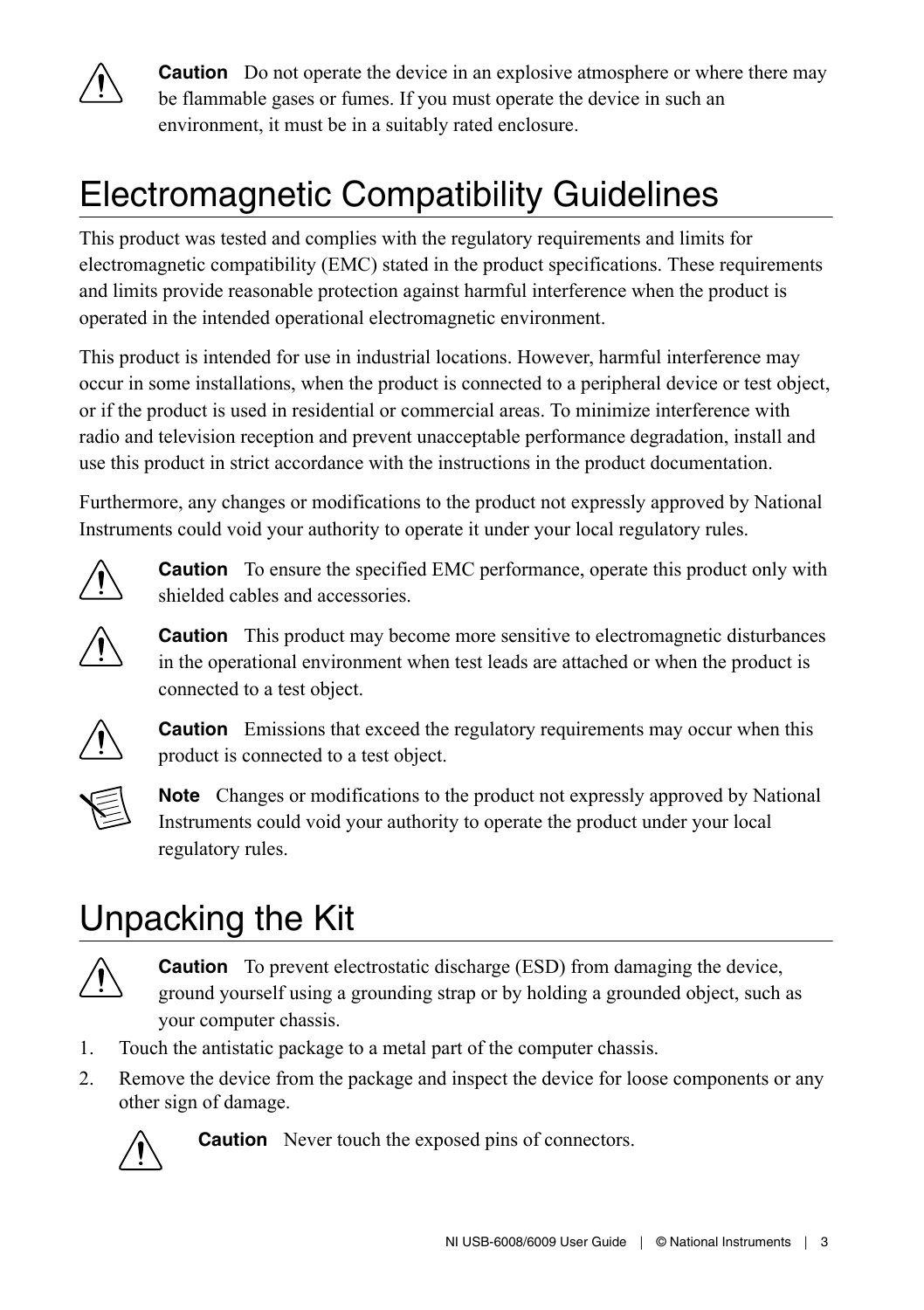<span id="page-3-0"></span>

**Note** Do not install a device if it appears damaged in any way.

3. Unpack any other items and documentation from the kit.

Store the device in the antistatic package when the device is not in use.

# Setting Up the NI USB-6008/6009

Complete the following steps to get started with the NI USB-6008/6009.



**Note** For information about non-Windows operating support, refer to the *Getting Started with NI-DAQmx Base* document available from ni.com/manuals.

- 1. Install the application software (if applicable), as described in the installation instructions that accompany your software.
- 2. Install NI-DAQmx<sup>3</sup>.



**Note** The NI-DAQmx software is included on the disk shipped with your kit and is available for download at ni.com/support. The documentation for NI-DAQmx is available after installation from **Start**»**All Programs**»**National Instruments**»**NI-DAQmx**. Other NI documentation is available from ni.com/manuals.

3. Install the 16-position screw terminal plugs by inserting them into the connector jacks, as shown in the following figure.





- 1. Overlay Label with Pin Orientation Guides 3. Signal Label 4. USB Cable
- 2. Screw Terminal Connector Plug
- 4. Affix the provided signal labels to the screw terminal connector plugs. You can choose labels with pin numbers, signal names, or blank labels, as shown in the following figure.

<sup>&</sup>lt;sup>3</sup> NI USB-6008/6009 devices are supported by NI-DAQmx 7.5 and later.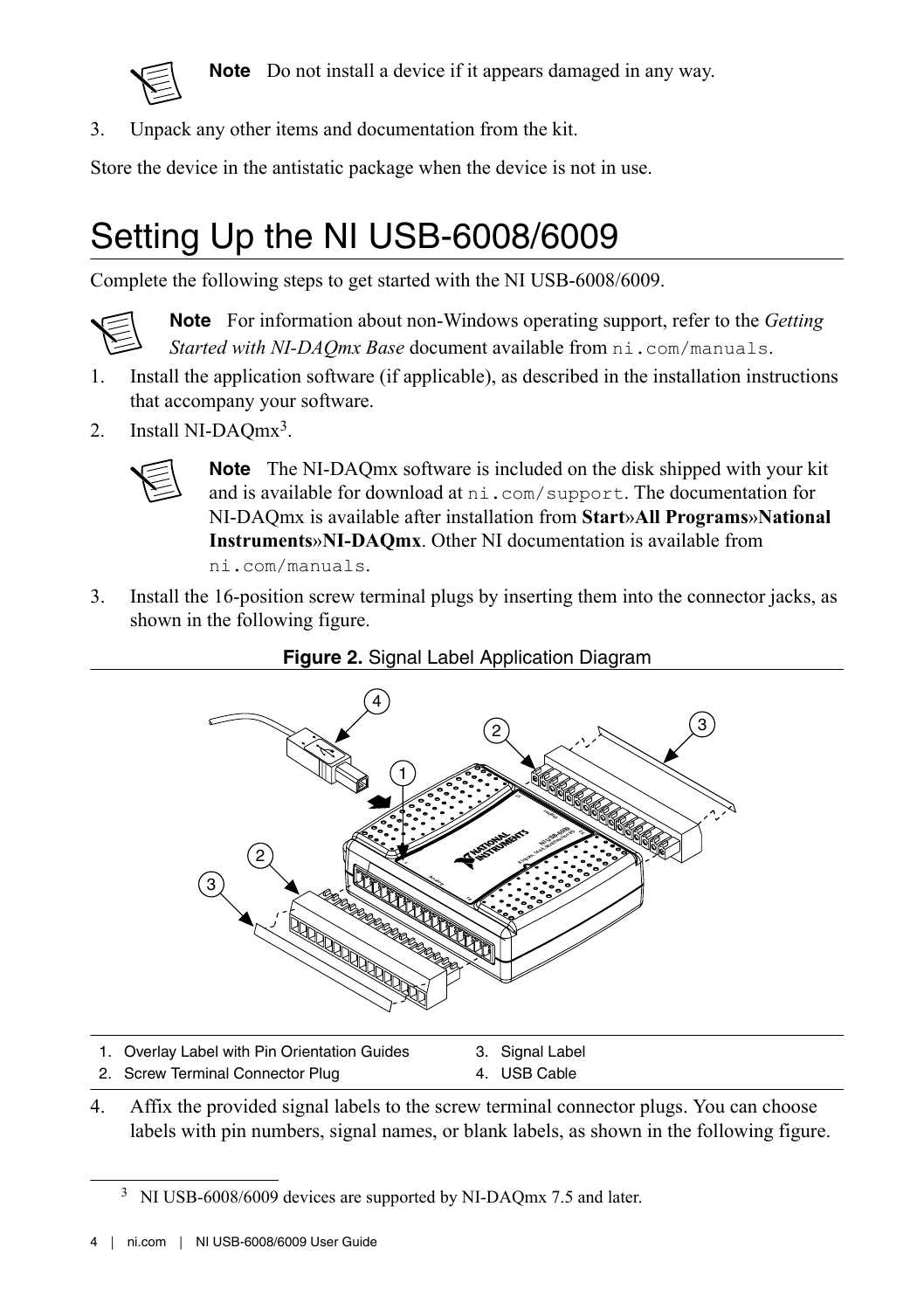Choose one of the labels, align the correct label with the terminals printed on the top panel of your device and apply the label, as shown in the previous figure.



**Figure 3.** NI USB-6008/6009 Signal Labels

- 1. User-Defined Custom Label
- 2. Terminal Number Label
- 4. Analog Input Differential Signal Name Label
- 5. Analog Input Single-Ended Signal Name Label

3. Digital I/O Label



**Note** After you label the screw terminal connector plugs, you must only insert them into the matching connector jack, as indicated by the overlay label on the device.

- 5. Plug one end of the USB cable into the NI USB-6008/6009 and the other end into an available USB port on the computer.
- 6. Double-click the **NI MAX** icon on the desktop to open Measurement & Automation Explorer (MAX).
- 7. Expand **My System**»**Devices and Interfaces** and verify that the NI USB-6008/6009 is listed. If your device does not appear, press <F5> to refresh the view in MAX. If your device is still not recognized, refer to ni.com/support/daqmx for troubleshooting information.
- 8. Self-test your device in MAX by right-clicking **NI USB-6008** or **NI USB-6009** and selecting **Self-Test**. Self-test performs a brief test to determine successful device installation. When the self-test finishes, a message indicates successful verification or if an error occurred. If an error occurs, refer to ni.com/support/daqmx.



**Caution** To ensure the specified EMC performance, operate this product only with shielded cables and accessories.

9. Connect the wires (16 AWG to 28 AWG) of a shielded, multiconductor cable to screw terminals by stripping 6.35 mm (0.25 in) of insulation, inserting the wires into the screw terminals, and securely tightening the screws with the flathead screwdriver to a torque of 0.22 N · m to 0.25 N · m (2.0 lb · in. to 2.2 lb · in.). Refer to the *[Pinout and Signal](#page-8-0) [Descriptions](#page-8-0)* section for an image of the NI USB-6008/6009 pinout.

If using a shielded cable, connect the cable shield to a nearby GND terminal.



**Note** For information about sensors, go to ni.com/sensors. For information about IEEE 1451.4 TEDS smart sensors, go to ni.com/teds.

10. Run a Test Panel in MAX by right-clicking **NI USB-6008** or **NI USB-6009** and selecting **Test Panels**.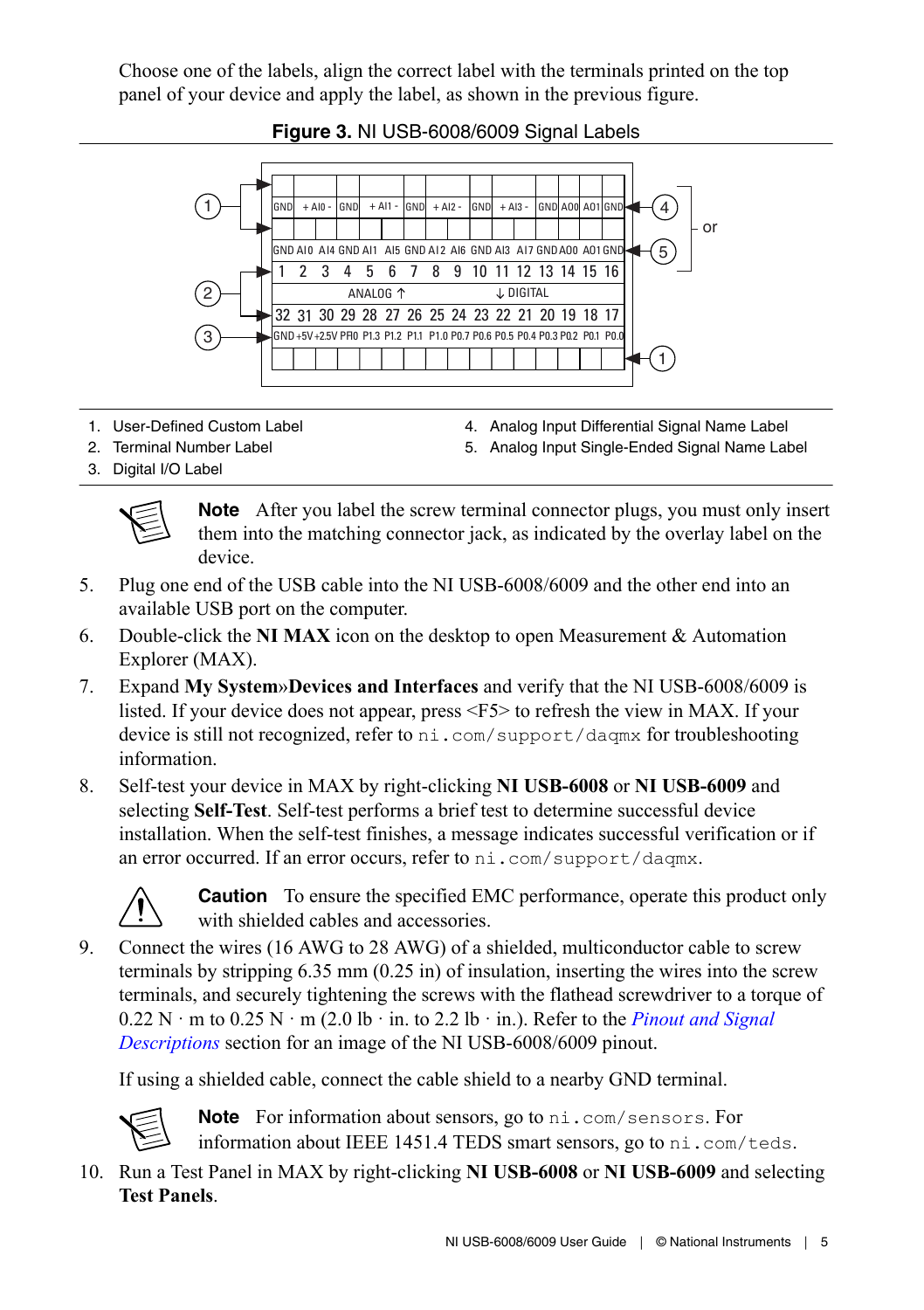Click **Start** to test the device functions, or **Help** for operating instructions. Click **Close** to exit the test panel.

# Using the NI USB-6008/6009 in an Application

You can use the DAQ Assistant through many NI application software programs to configure virtual and measurement channels. The following table lists DAQ Assistant tutorial locations for NI applications.

| <b>NI Application</b>    | <b>Tutorial Location</b>                                                                                                                                                                                               |
|--------------------------|------------------------------------------------------------------------------------------------------------------------------------------------------------------------------------------------------------------------|
| LabVIEW                  | Go to Help»LabVIEW Help. Next, go to Getting Started with<br>LabVIEW»Getting Started with DAQ»Taking an NI-DAQmx<br><b>Measurement in LabVIEW.</b>                                                                     |
| LabWindows™/CVI™         | Go to Help»Contents. Next, go to Using LabWindows/CVI»<br>Data Acquisition» Taking an NI-DAQmx Measurement in<br>LabWindows/CVI.                                                                                       |
| Measurement Studio       | Go to NI Measurement Studio Help» Getting Started with the<br><b>Measurement Studio Class Libraries»Measurement Studio</b><br>Walkthroughs» Walkthrough: Creating a Measurement Studio<br><b>NI-DAQmx Application.</b> |
| LabVIEW<br>SignalExpress | Go to Help»Taking an NI-DAQmx Measurement in<br>SignalExpress.                                                                                                                                                         |

**Table 2.** DAQ Assistant Tutorial Locations

Refer to the *[Where to Go from Here](#page-21-0)* section for information about programming examples for NI-DAQmx and NI-DAQmx Base.

## Features

The NI USB-6008/6009 features a USB connector, USB cable strain relief, two screw terminal connector plugs for I/O, and an LED indicator, as shown in the following figure.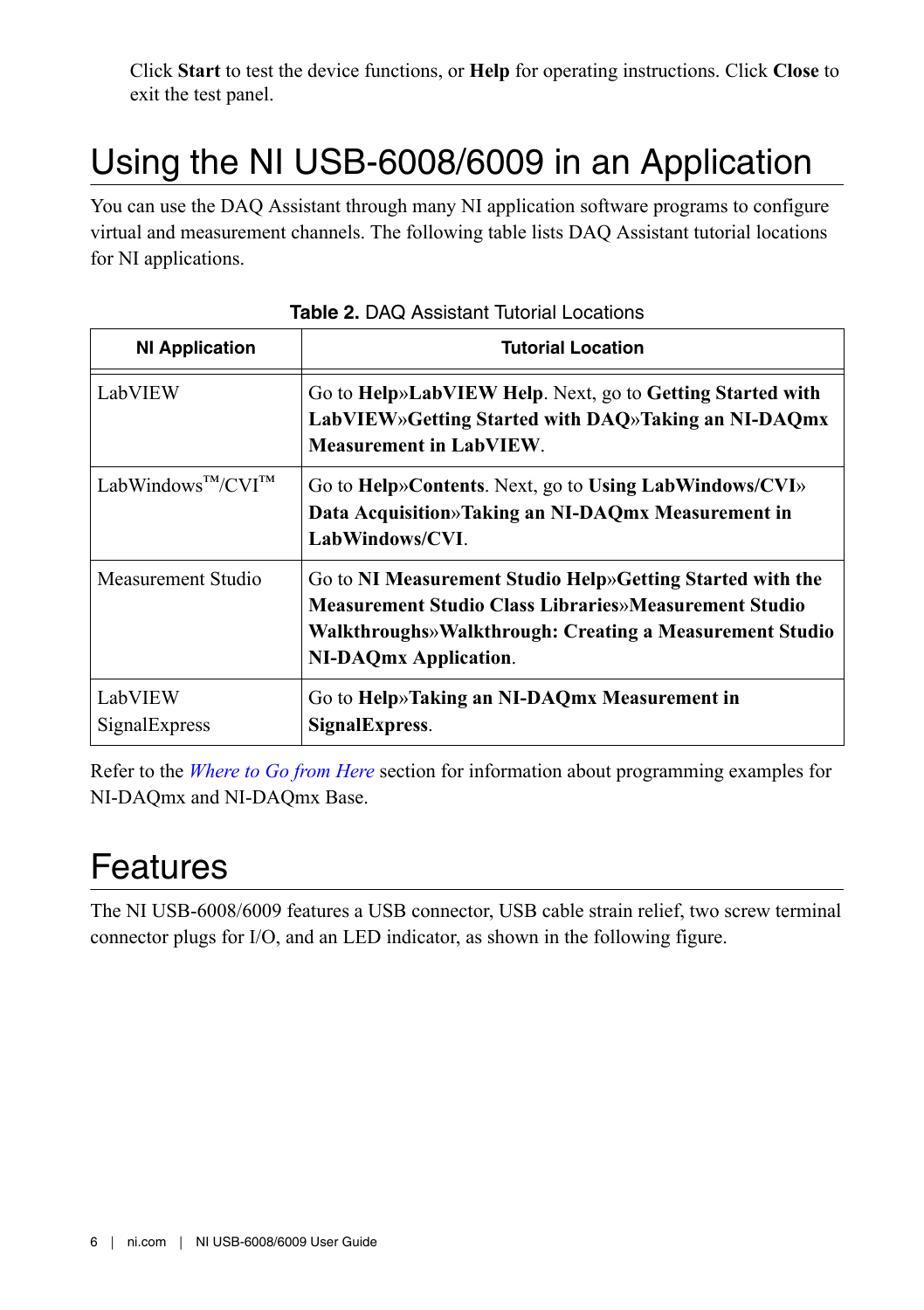



### USB Connector and USB Cable Strain Relief

The NI USB-6008/6009 features a USB connector for full-speed USB interface. You can provide strain relief for the USB cable by threading a zip tie through the USB cable strain relief ring and tightening around a looped USB cable, as shown in the following figure.





### LED Indicator

The NI USB-6008/6009 device has a green LED indicator that indicates device status, as listed in the following table. When the device is connected to a USB port, the LED blinks steadily to indicate that the device is initialized and is receiving power from the connection.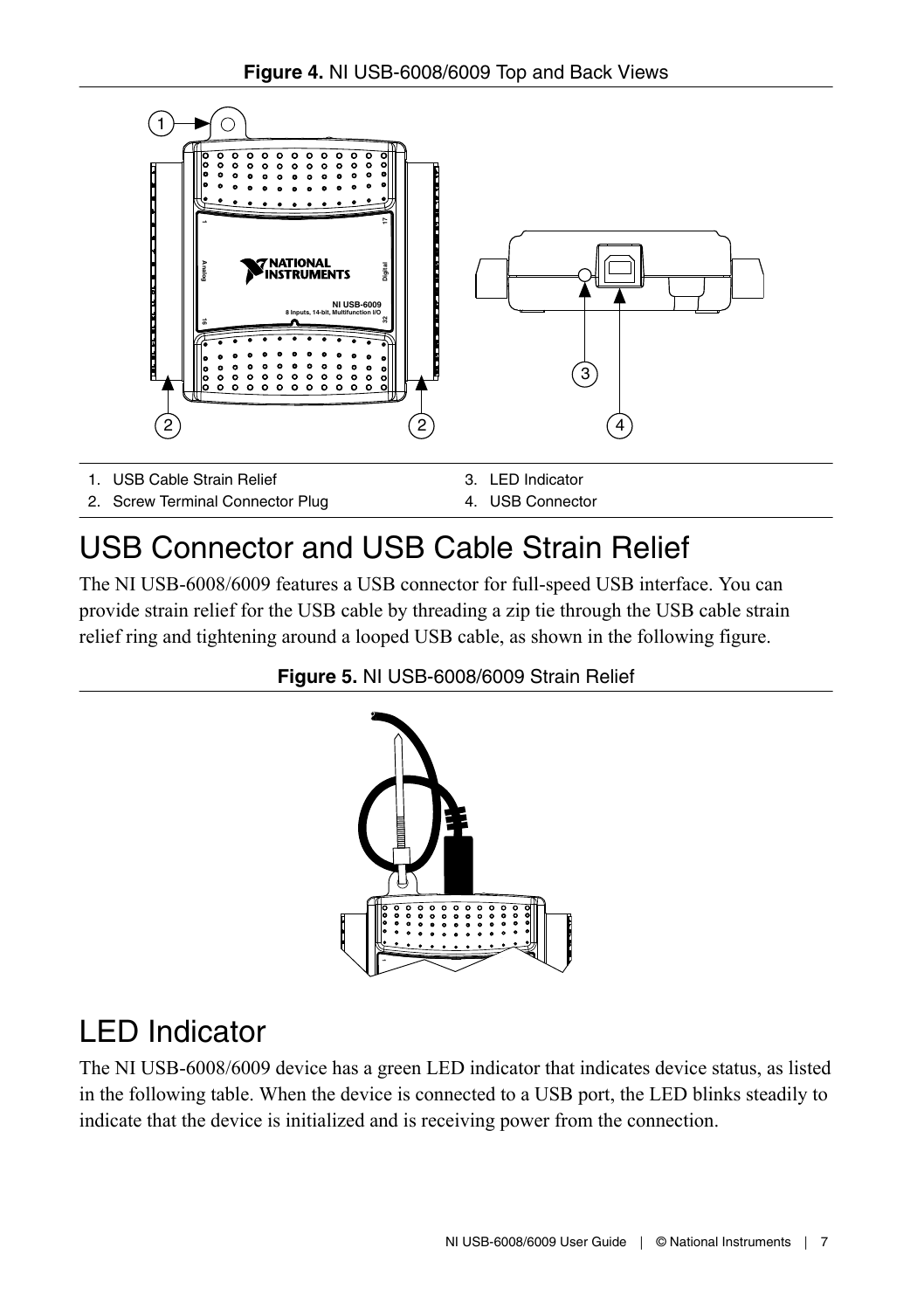| <b>LED State</b> | <b>Device Status</b>                                                                                                                                                                                                       |
|------------------|----------------------------------------------------------------------------------------------------------------------------------------------------------------------------------------------------------------------------|
| Not lit          | Device not connected or in suspend                                                                                                                                                                                         |
|                  | On, not blinking   Device connected but not initialized, or the computer is in standby mode.<br>In order for the device to be recognized, the device must be connected to a<br>computer that has NI-DAQmx installed on it. |
| Single-blink     | Operating normally                                                                                                                                                                                                         |

**Table 3.** LED State/Device Status

## Screw Terminal Connector Plugs

The NI USB-6008/6009 ships with one detachable screw terminal connector plug for analog signals and one detachable screw terminal connector plug for digital signals. These screw terminal connectors provide 16 connections that use 16 AWG to 28 AWG wire. Refer to step 4 of the *[Setting Up the NI USB-6008/6009](#page-3-0)* section for information about selecting labels for the screw terminal connector plugs. Refer to the *[Pinout and Signal Descriptions](#page-8-0)* section for the device pinout and signal descriptions.

You can order additional connectors and labels for your device. Refer to the *Cables and Accessories* section for ordering information.

## Firmware

The firmware on the NI USB-6008/6009 refreshes whenever the device is connected to a computer with NI-DAQmx. NI-DAQmx automatically uploads the compatible firmware version to the device. The firmware version may be upgraded when new versions of NI-DAQmx release.

# Cables and Accessories

The following table contains information about cables and accessories available for the NI USB-6008/6009. For a complete list of accessories and ordering information, refer to the pricing section of the NI USB-6008 or NI USB-6009 product page at ni.com.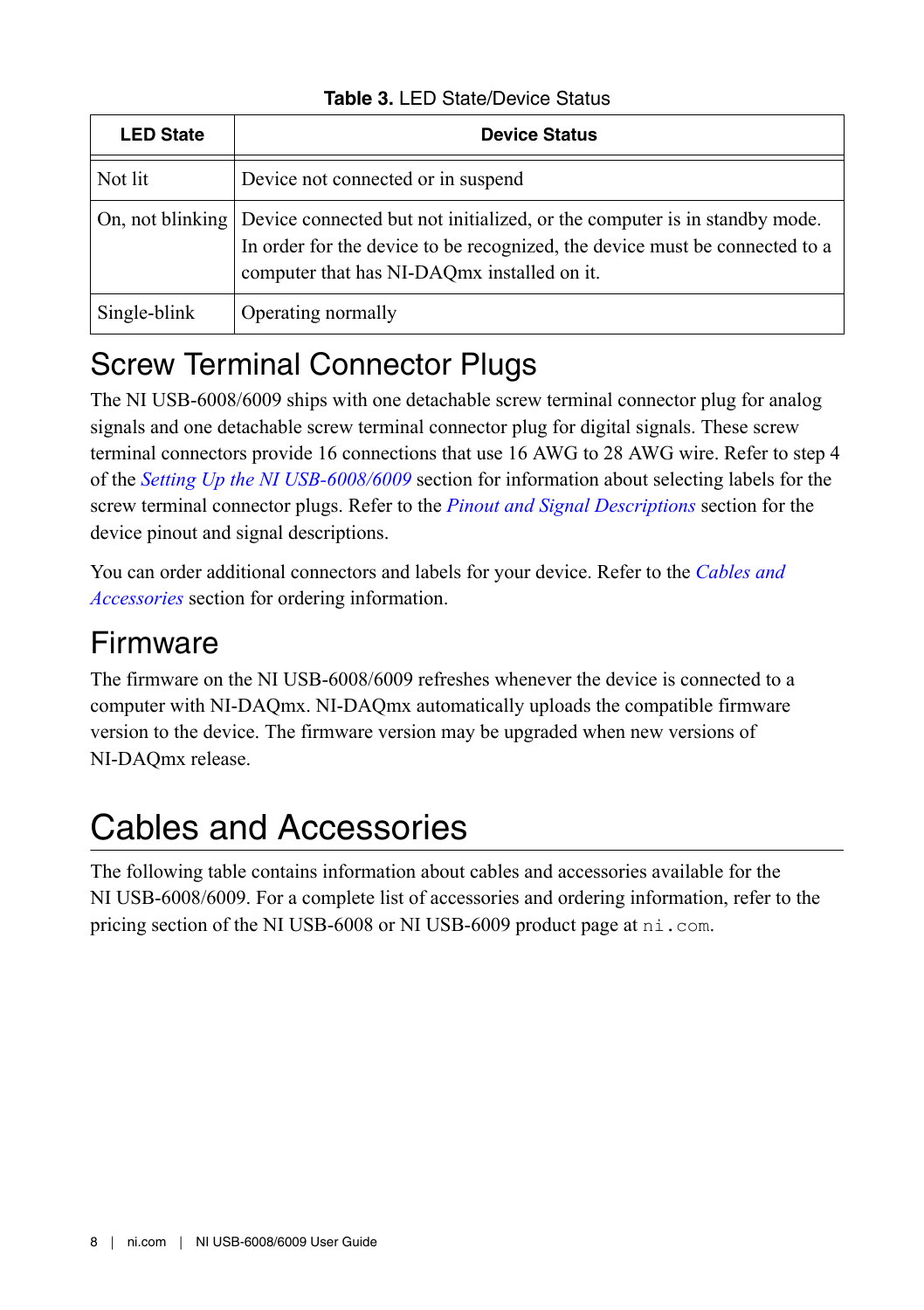<span id="page-8-0"></span>

| <b>Accessory</b>                         | <b>Part Number</b>      | <b>Description</b>                                                                                                                                |
|------------------------------------------|-------------------------|---------------------------------------------------------------------------------------------------------------------------------------------------|
| USB-6008/6009 Accessory<br>Kit           | 779371-01               | Four additional screw-terminal<br>connectors, connector labels, and a<br>screwdriver                                                              |
| USB-6000 Series<br>Prototyping Accessory | 779511-01               | Unshielded breadboarding accessory for<br>custom-defined signal conditioning and<br>prototyping. You can use up to two<br>accessories per device. |
| Hi-Speed USB Cable                       | 184125-01,<br>184125-02 | 1 m and 2 m lengths                                                                                                                               |

**Table 4.** NI USB-6008/6009 Cables and Accessories



**Caution** For compliance with Electromagnetic Compatibility (EMC) requirements, this product must be operated with shielded cables and accessories. If unshielded cables or accessories are used, the EMC specifications are no longer guaranteed unless all unshielded cables and/or accessories are installed in a shielded enclosure with properly designed and shielded input/output ports.

# Pinout and Signal Descriptions

The following figure shows the pinout of the NI USB-6008/6009. Analog input signal names are listed as single-ended analog input name, AI *x*, and then differential analog input name,  $(AI x<sup>+/</sup>)$ . Refer to the following table for a detailed description of each signal.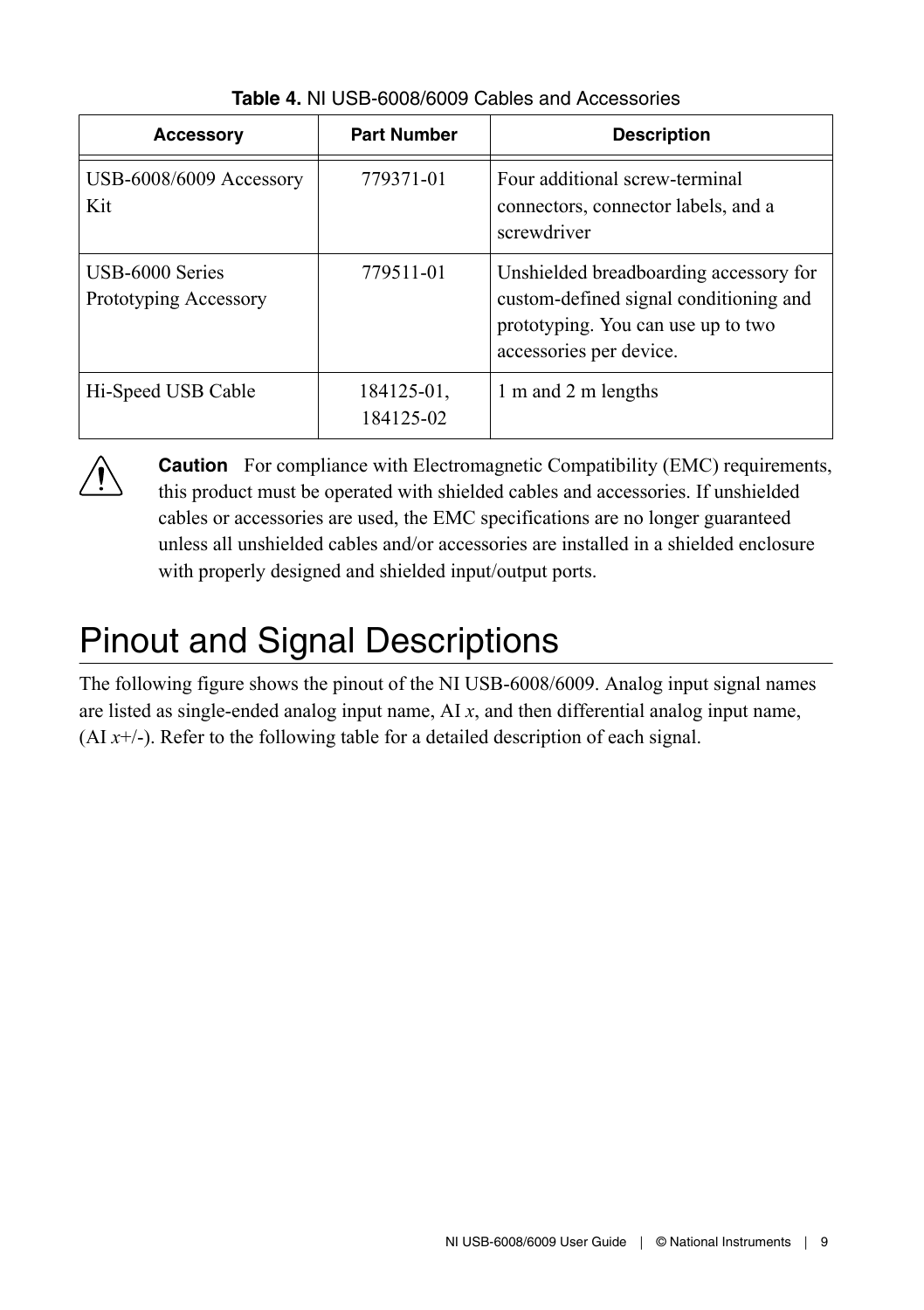

**Table 5.** Signal Descriptions

| Signal<br><b>Name</b> | Reference | <b>Direction</b> | <b>Description</b>                                                                                                                                                                                                                                                                                                                                                                                                                  |
|-----------------------|-----------|------------------|-------------------------------------------------------------------------------------------------------------------------------------------------------------------------------------------------------------------------------------------------------------------------------------------------------------------------------------------------------------------------------------------------------------------------------------|
| <b>GND</b>            |           |                  | <b>Ground—The reference point for the single-ended</b><br>analog input measurements, analog output voltages,<br>digital signals, $+5$ VDC supply, and $+2.5$ VDC at<br>the I/O connector, and the bias current return point<br>for differential mode measurements.                                                                                                                                                                  |
| AI < 0.7              | Varies    | Input            | Analog Input Channels 0 to 7—For single-ended<br>measurements, each signal is an analog input<br>voltage channel. For differential measurements,<br>AI 0 and AI 4 are the positive and negative inputs<br>of differential analog input channel 0. The<br>following signal pairs also form differential input<br>channels: AI <1, 5>, AI <2, 6>, and AI <3, 7>.<br>Refer to the <i>Analog Input</i> section for more<br>information. |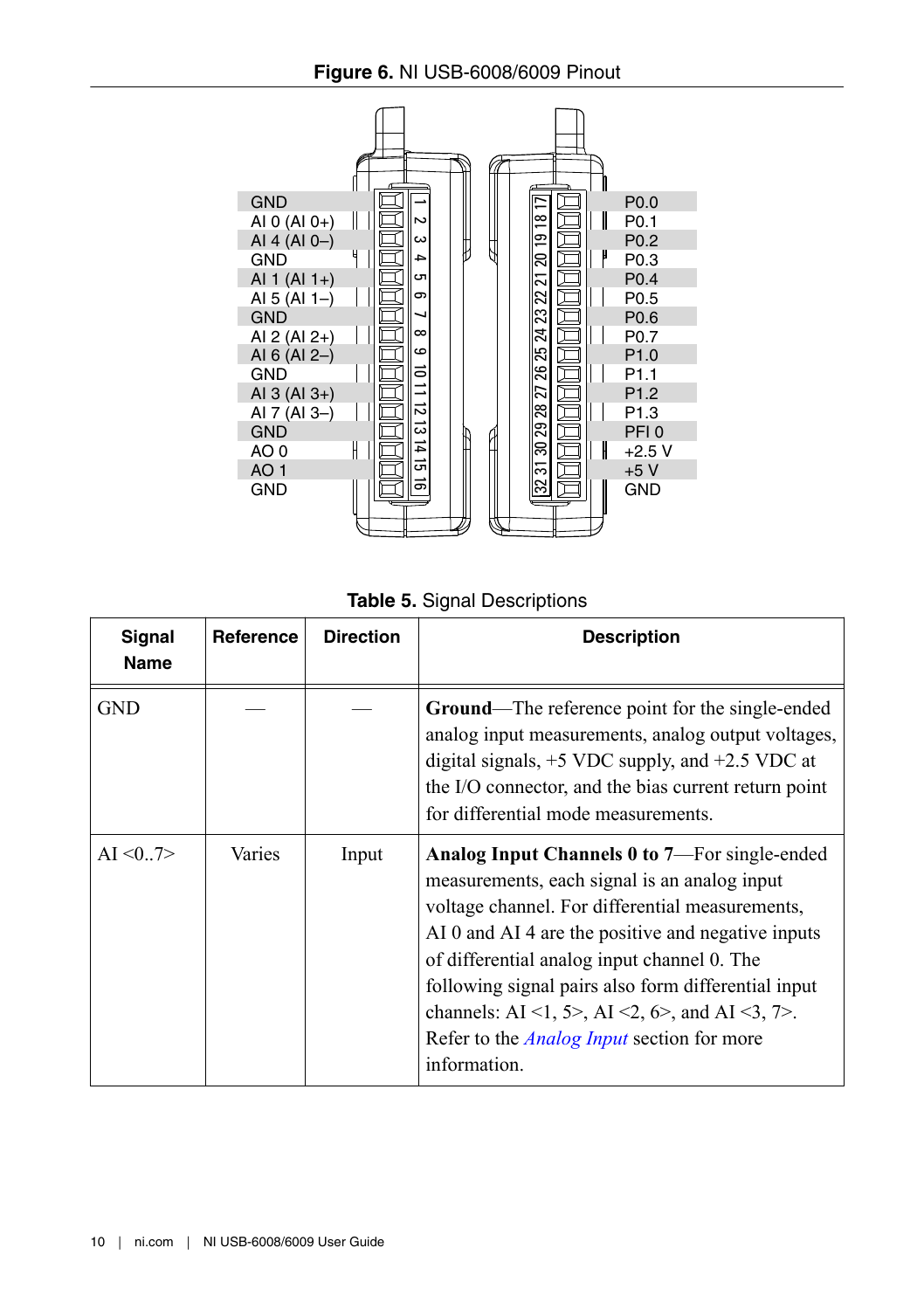<span id="page-10-0"></span>

| Signal<br>Name   | Reference  | <b>Direction</b>   | <b>Description</b>                                                                                                                                                          |
|------------------|------------|--------------------|-----------------------------------------------------------------------------------------------------------------------------------------------------------------------------|
| AO < 0, 1 >      | <b>GND</b> | Output             | Analog Output Channels 0 and 1—Supplies the<br>voltage output of AO channel 0 or AO channel 1.<br>Refer to the <i>Analog Output</i> section for more<br>information.        |
| P0.007           | <b>GND</b> | Input or<br>Output | Port 0 Digital I/O Channels 0 to 7-You can<br>individually configure each signal as an input or<br>output. Refer to the <i>Digital I/O</i> section for more<br>information. |
| $P1 \le 0.3$     | <b>GND</b> | Input or<br>Output | Port 1 Digital I/O Channels 0 to 3—You can<br>individually configure each signal as an input or<br>output. Refer to the <i>Digital I/O</i> section for more<br>information. |
| PFI <sub>0</sub> | <b>GND</b> | Input              | <b>PFI 0—This pin is configurable as either a digital</b><br>trigger or an event counter input. Refer to the $PFI$ $0$<br>section for more information.                     |
| $+2.5 V$         | <b>GND</b> | Output             | +2.5 V External Reference—Provides a reference<br>for wrap-back testing. Refer to the $+2.5$ <i>V External</i><br>Reference section for more information.                   |
| $+5$ V           | <b>GND</b> | Output             | $+5$ V Power Source—Provides $+5$ V power up to<br>200 mA. Refer to the $+5 V$ <i>Power Source</i> section<br>for more information.                                         |

**Table 5.** Signal Descriptions (Continued)

# Analog Input

The NI USB-6008/6009 has eight analog input channels that you can use for four differential analog input measurements or eight single-ended analog input measurements.

The following figure shows the analog input circuitry of the NI USB-6008/6009.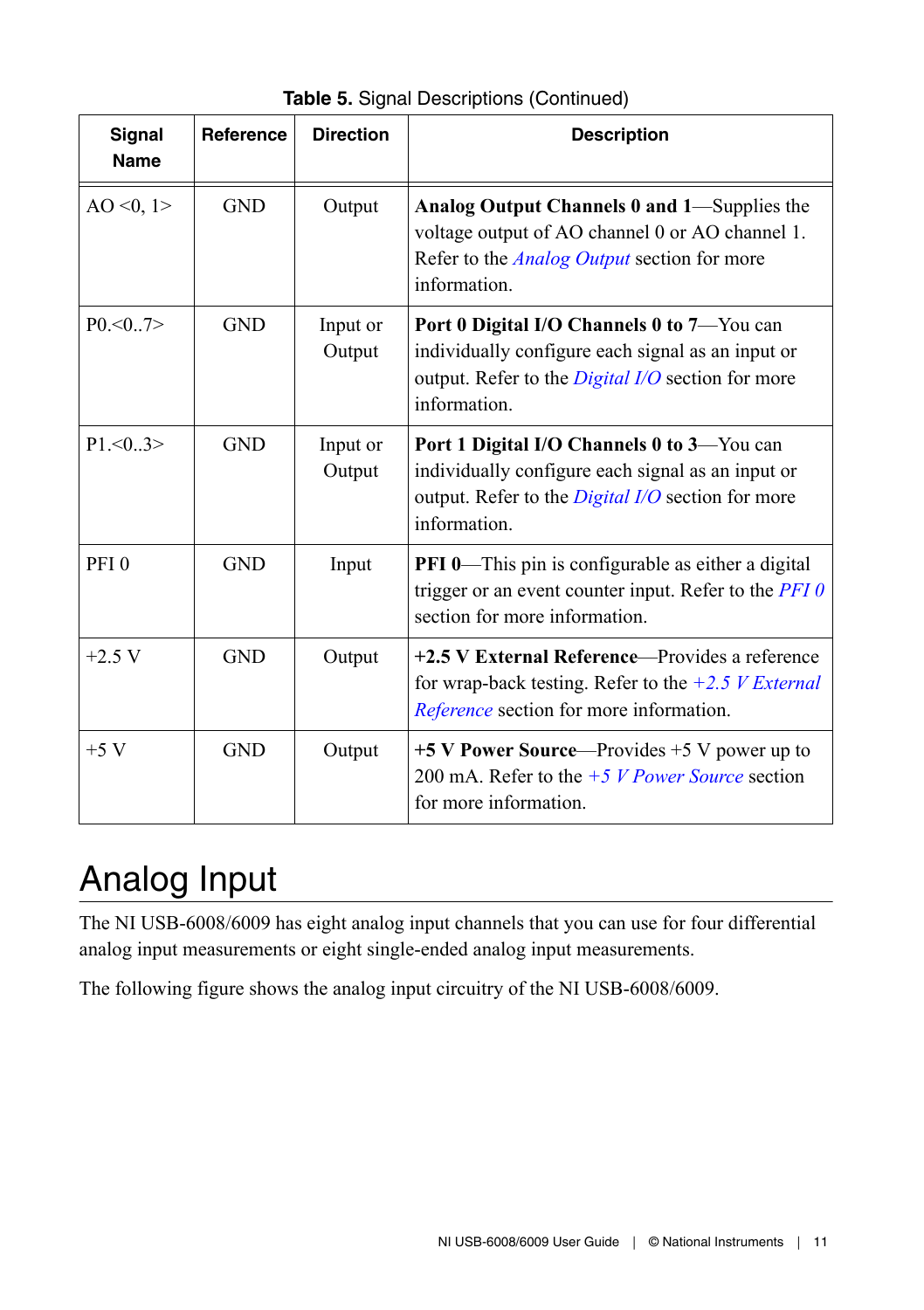<span id="page-11-0"></span>

The main blocks featured in the NI USB-6008/6009 analog input circuitry are as follows:

- **MUX**—The NI USB-6008/6009 has one analog-to-digital converter (ADC). The multiplexer (MUX) routes one AI channel at a time to the PGA.
- **PGA**—The programmable-gain amplifier provides input gains of 1, 2, 4, 5, 8, 10, 16, or 20 when configured for differential measurements and gain of 1 when configured for single-ended measurements. The PGA gain is automatically calculated based on the voltage range selected in the measurement application.
- **ADC**—The analog-to-digital converter (ADC) digitizes the AI signal by converting the analog voltage into digital code.
- **AI FIFO**—The NI USB-6008/6009 can perform both single and multiple analog-todigital conversions of a fixed or infinite number of samples. A first-in-first-out (FIFO) buffer holds data during AI acquisitions to ensure that no data is lost.

## Analog Input Modes and Signal Sources

You can configure the AI channels on the NI USB-6008/6009 to take differential or referenced single-ended (RSE) measurements. The following table summarizes the recommended analog input mode(s) for floating signal sources and ground-references signal sources. Refer to the table in the *[Pinout and Signal Descriptions](#page-8-0)* section for more information about I/O configurations for single-ended or differential measurements.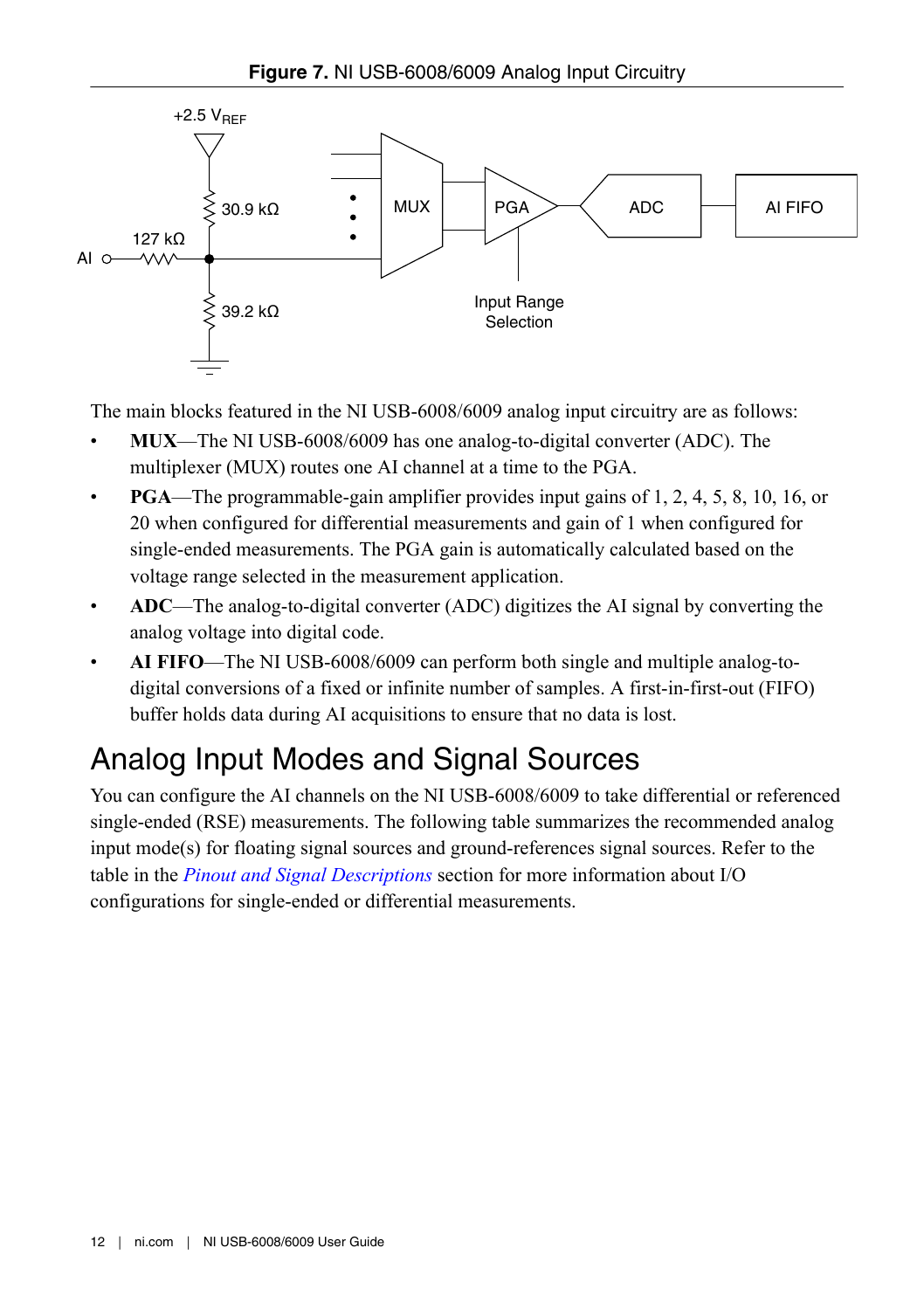

#### **Table 6.** Analog Input Configurations

#### Floating Signal Sources

A floating signal source is not connected to the building ground system, but has an isolated ground-reference point. Some examples of floating signal sources are outputs of transformers, thermocouples, battery-powered devices, optical isolators, and isolation amplifiers. An instrument or device that has an isolated output is a floating signal source.

Refer to *Field Wiring and Noise Considerations for Analog Signals* for more information. To access this document, go to ni.com/info and enter the Info Code rdfwn3.

#### When to Use Differential Connections with Floating Signal Sources

Use DIFF input connections for any channel that meets any of the following conditions:

- Your application requires input ranges other than  $\pm 10$  V.
- The input signal is low level and requires greater accuracy.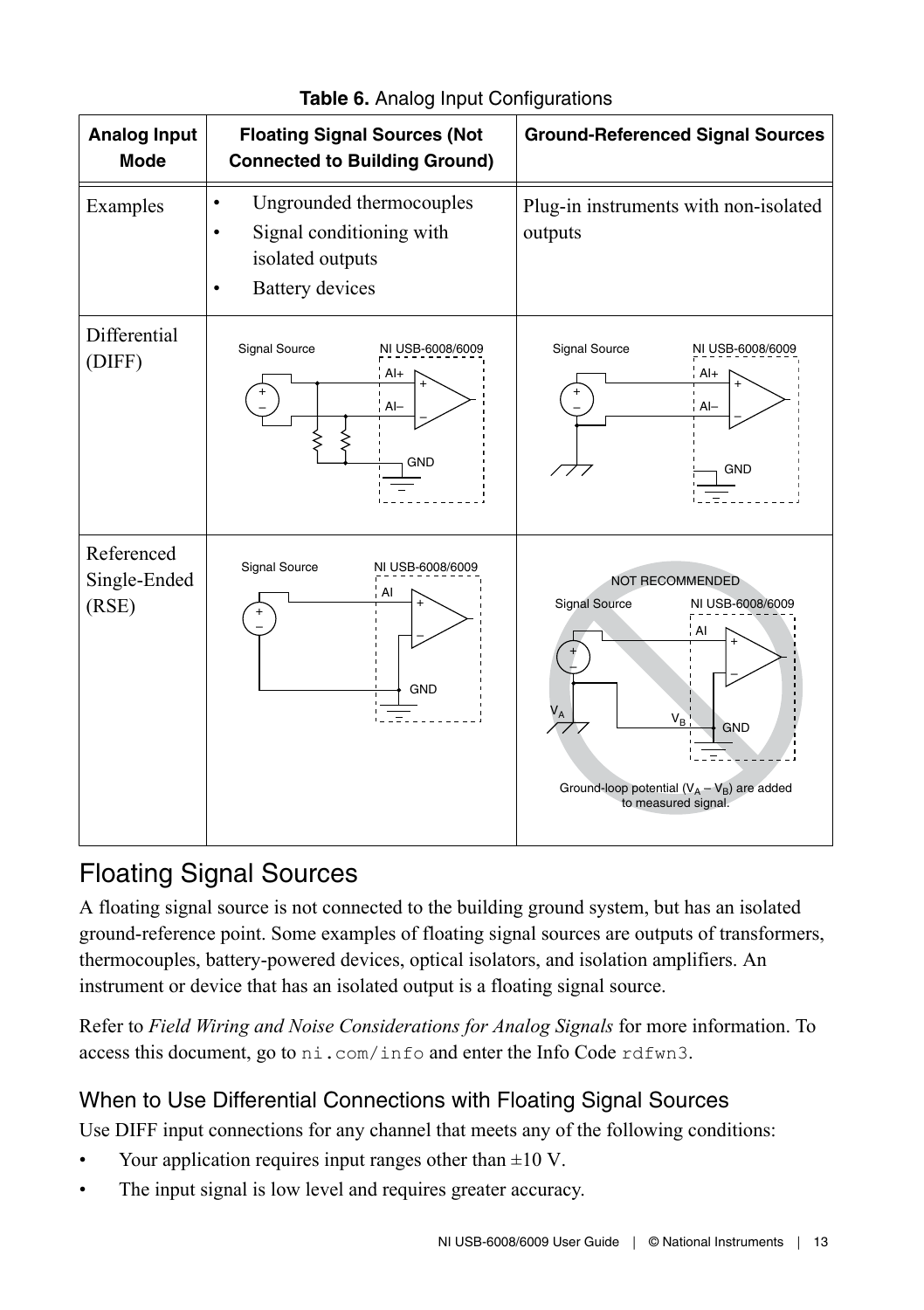- The leads connecting the signal to the device are greater than  $3 \text{ m} (10 \text{ ft})$ .
- The input signal requires a separate ground-reference point or return signal.
- The signal leads travel through noisy environments.
- Two analog channels, AI+ and AI-, are available for the signal.

DIFF signal connections reduce noise pickup and increase common-mode noise rejection. DIFF signal connections also allow input signals to float within the working voltage of the device.

Refer to the *[Taking Differential Measurements](#page-14-0)* section for more information about differential connections.

#### When to Use Referenced Single-Ended (RSE) Connections with Floating Signal Sources

Only use RSE input connections if the input signal meets all of the following conditions:

- The input signal can share a common reference point, GND, with other signals that use RSE.
- Your application permits the use of the  $\pm 10$  V input range.
- The leads connecting the signal to the device are less than 3 m (10 ft).

DIFF input connections are recommended for greater signal integrity for any input signal that does not meet the preceding conditions.

In the single-ended modes, more electrostatic and magnetic noise couples into the signal connections than in DIFF configurations. The coupling is the result of differences in the signal path. Magnetic coupling is proportional to the area between the two signal conductors. Electrical coupling is a function of how much the electric field differs between the two conductors.

With this type of connection, the PGA rejects both the common-mode noise in the signal and the ground potential difference between the signal source and the device ground.

Refer to the *[Taking Referenced Single-Ended Measurements](#page-15-0)* section for more information about RSE connections.

#### Ground-Referenced Signal Sources

A ground-referenced signal source is a signal source connected to the building system ground. It is already connected to a common ground point with respect to the device, assuming that the computer is plugged into the same power system as the source. Non-isolated outputs of instruments and devices that plug into the building power system fall into this category.

The difference in ground potential between two instruments connected to the same building power system is typically between 1 mV and 100 mV, but the difference can be much higher if power distribution circuits are improperly connected. If a grounded signal source is incorrectly measured, this difference can appear as measurement error. Follow the connection instructions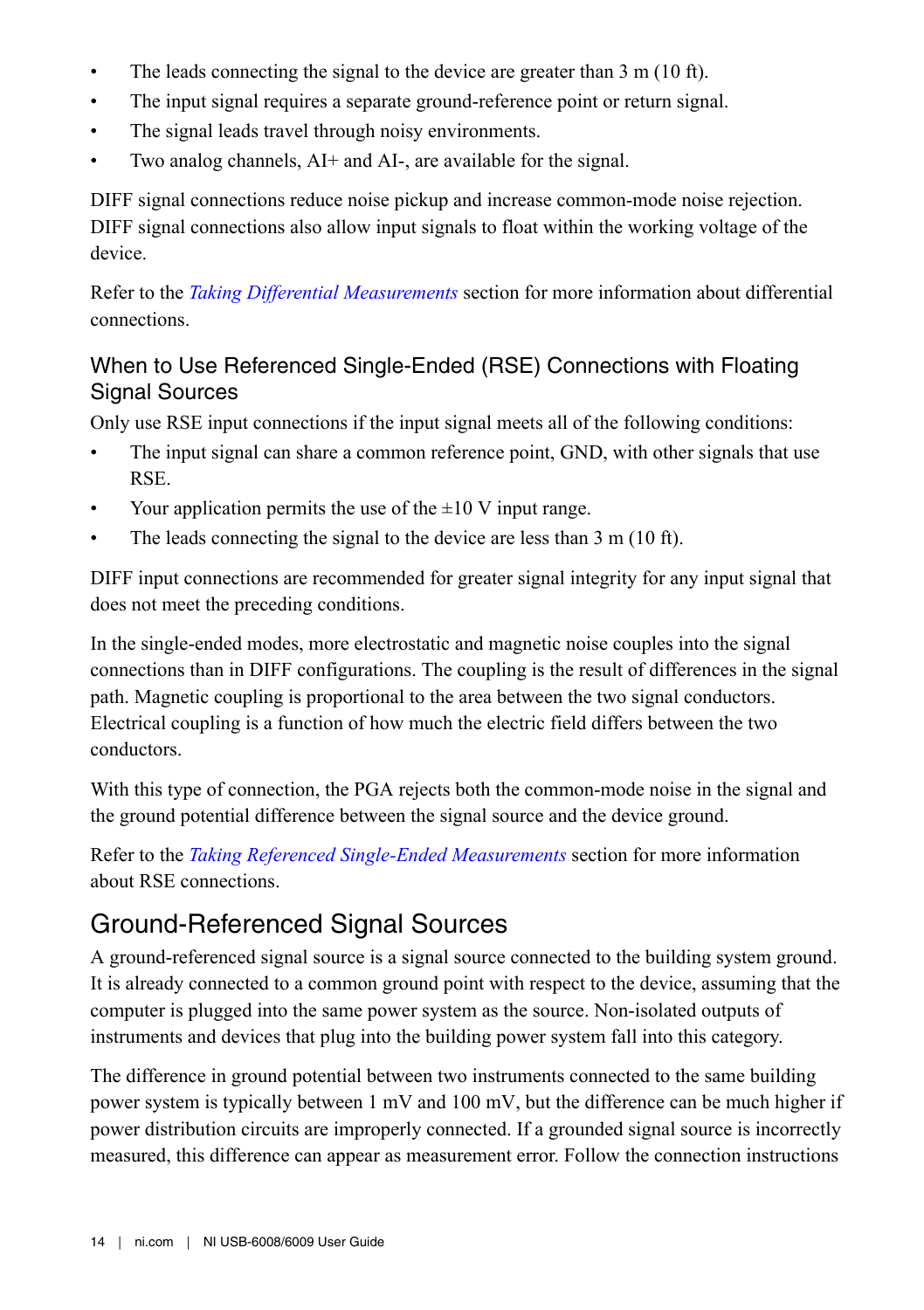<span id="page-14-0"></span>for grounded signal sources to eliminate this ground potential difference from the measured signal.

Refer to *Field Wiring and Noise Considerations for Analog Signals* for more information. To access this document, go to ni.com/info and enter the Info Code rdfwn3.

#### When to Use Differential Connections with Ground-Reference Signal Sources

Use DIFF input connections for any channel that meets any of the following conditions:

- Your application requires input ranges other than  $\pm 10$  V.
- The input signal is low level and requires greater accuracy.
- The leads connecting the signal to the device are greater than 3 m (10 ft).
- The input signal requires a separate ground-reference point or return signal.
- The signal leads travel through noisy environments.
- Two analog channels, AI+ and AI-, are available for the signal.

DIFF signal connections reduce noise pickup and increase common-mode noise rejection. DIFF signal connections also allow input signals to float within the working voltage of the device.

Refer to the *Taking Differential Measurements* section for more information about differential connections.

#### When to Use Referenced Single-Ended (RSE) Connections with Ground-Referenced Signal Sources

Do not use RSE connections with ground-referenced signal sources. Use differential connections instead.

As shown in the table in the *[Analog Input Modes and Signal Sources](#page-11-0)* section, there can be a potential difference between GND and the ground of the sensor. In RSE mode, this ground loop causes measurement errors.

#### Taking Differential Measurements

For differential signals, connect the positive lead of the signal to the AI+ terminal, and the negative lead to the AI- terminal.



#### **Figure 8.** Connecting a Differential Voltage Signal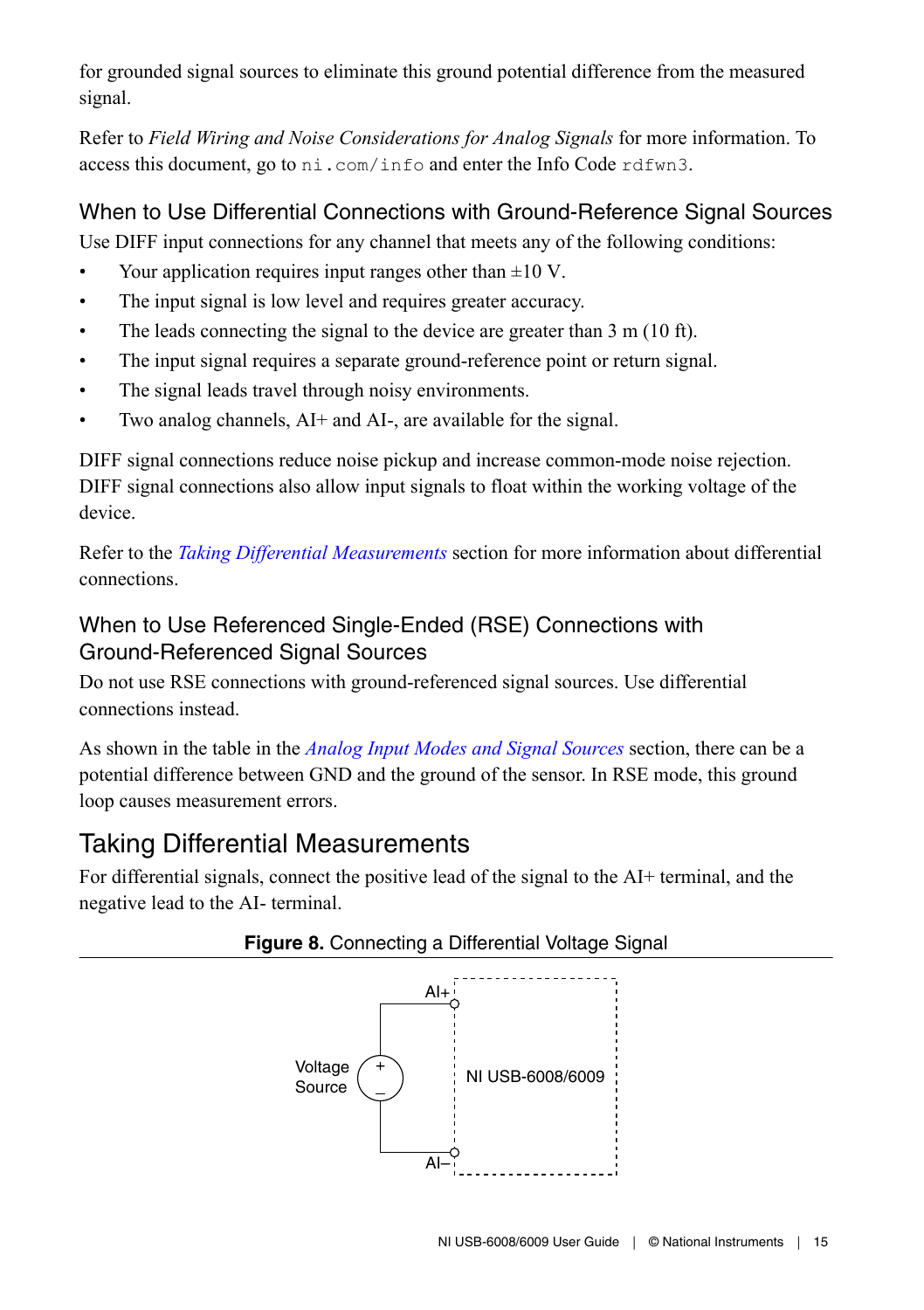<span id="page-15-0"></span>The differential input mode can measure  $\pm 20$  V signals in the  $\pm 20$  V range. However, the maximum voltage on any one pin is  $\pm 10$  V with respect to GND. For example, if AI 1 is  $+10$  V and AI 5 is -10 V, then the measurement returned from the device is  $+20$  V.





Connecting a signal greater than  $\pm 10$  V on either pin results in a clipped output.

**Figure 10.** Exceeding ±10 V on AI Returns Clipped Output



#### Taking Referenced Single-Ended Measurements

To connect referenced single-ended (RSE) voltage signals to the NI USB-6008/6009, connect the positive voltage signal to an AI terminal, and the ground signal to a GND terminal, as shown in the following figure.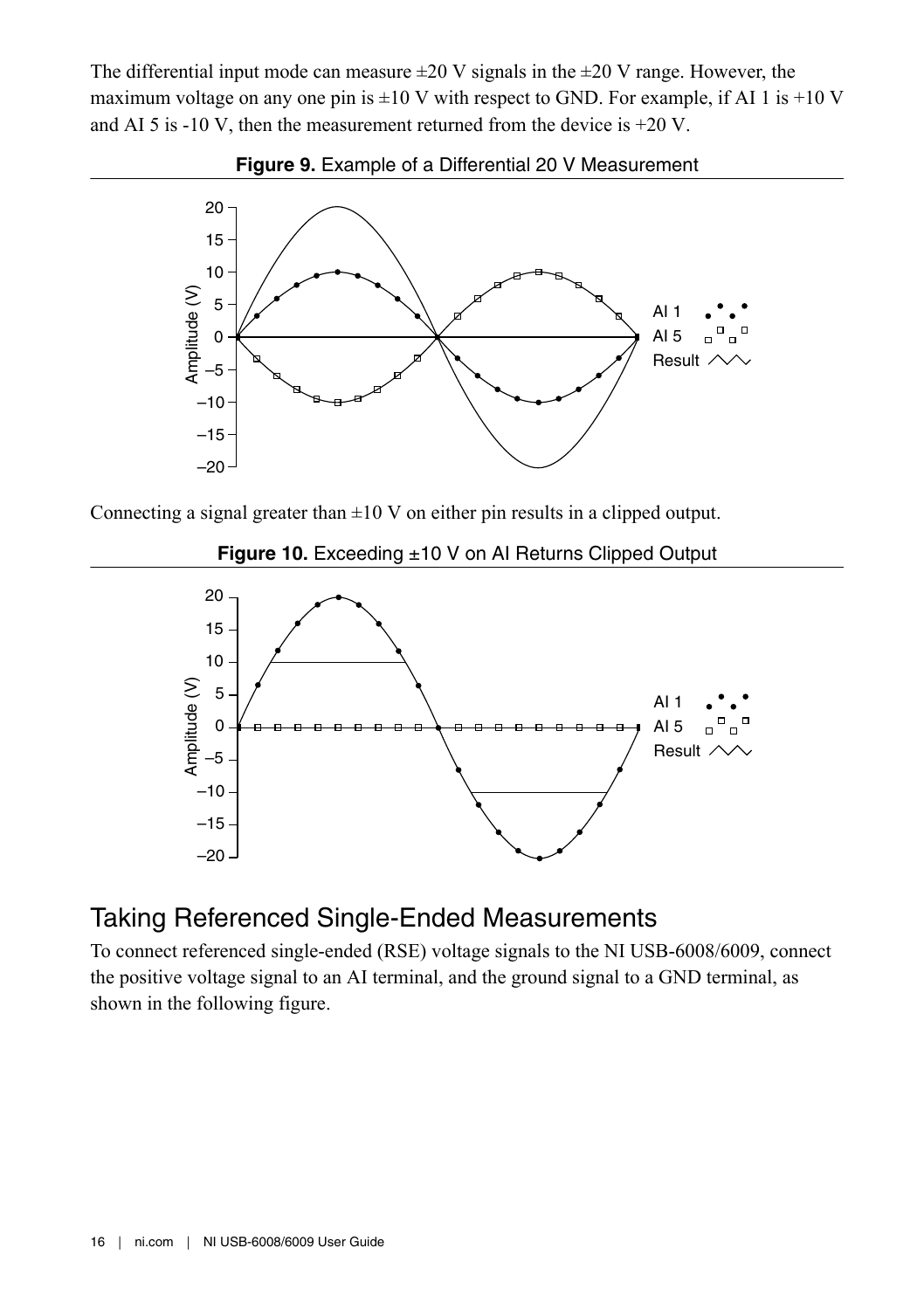<span id="page-16-0"></span>

When no signals are connected to the analog input terminal, the internal resistor divider may cause the terminal to float to approximately 1.4 V when the analog input terminal is configured as RSE. This behavior is normal and does not affect the measurement when a signal is connected.

# Digital Trigger

You can configure PFI 0 as a digital trigger input for analog input tasks. Refer to the *[Using](#page-20-0) [PFI 0 as a Digital Trigger](#page-20-0)* section for more information.

# Analog Output

The NI USB-6008/6009 has two independent analog output channels that can generate outputs from 0 V to 5 V. All updates of analog output channels are software-timed. GND is the ground-reference signal for the analog output channels.

The following figure shows the circuitry of one analog output channel on the NI USB-6008/6009.



**Figure 12.** Circuitry of One Analog Output Channel

The main block featured in the NI USB-6008/6009 analog output circuitry is the digital-to-analog converter (DAC), which converts digital codes to analog voltages. There is one DAC for each analog output line.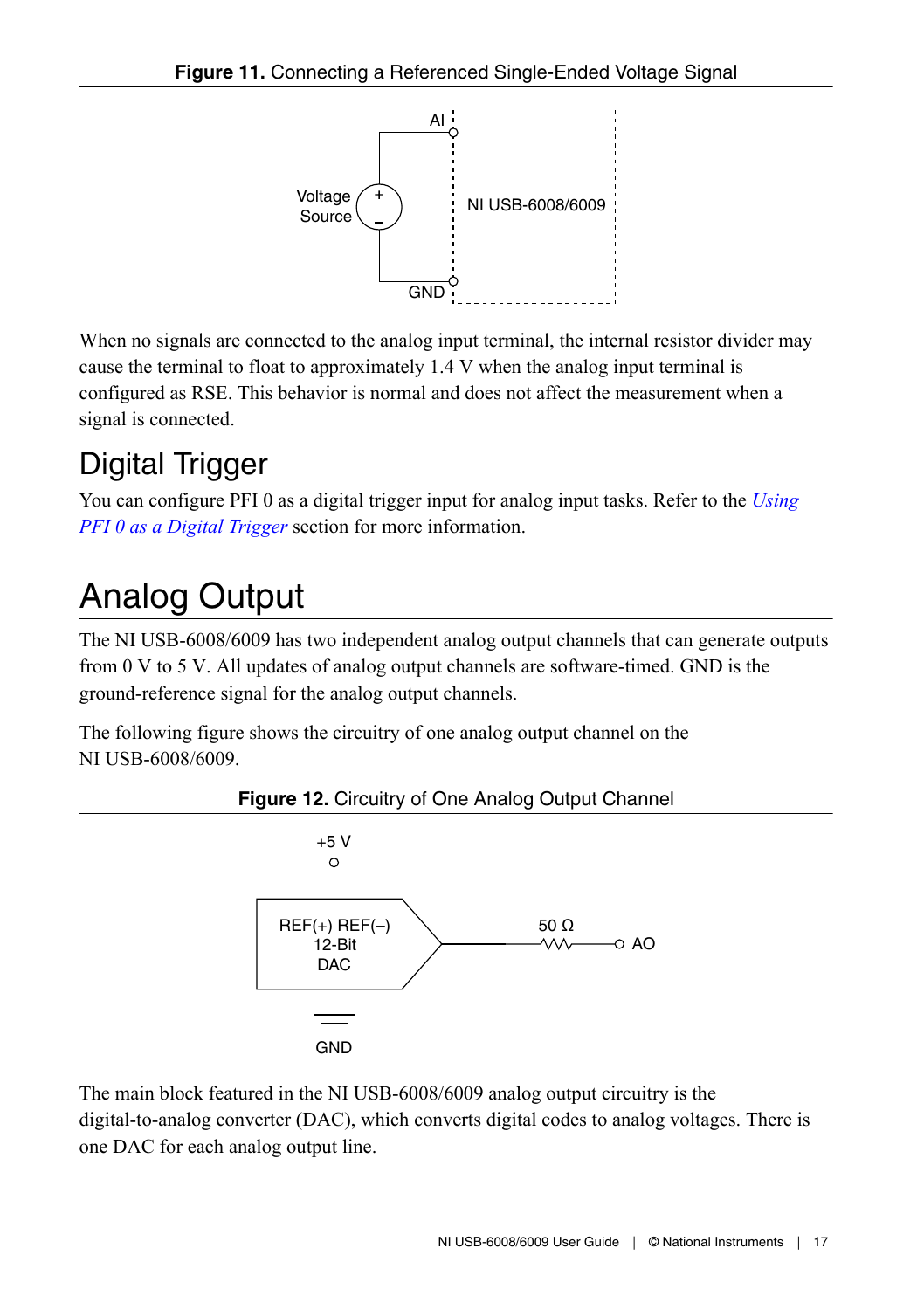## <span id="page-17-0"></span>Connecting Analog Output Loads

To connect loads to the NI USB-6008/6009, connect the positive lead of the load to the AO terminal, and connect the ground of the load to a GND terminal, as shown in the following figure.





## Minimizing Glitches on the Output Signal

When you use a DAC to generate a waveform, you may observe glitches in the output signal. These glitches are normal; when a DAC switches from one voltage to another, it produces glitches due to released charges. The largest glitches occur when the most significant bit of the DAC code changes. You can build a lowpass deglitching filter to remove some of these glitches, depending on the frequency and nature of the output signal. For more information about minimizing glitches, refer to the KnowledgeBase document, *Reducing Glitches on the Analog Output of MIO DAQ Devices*. To access this document, go to ni.com/info and enter the Info Code exszek.

# Digital I/O

The NI USB-6008/6009 has 12 digital lines on two ports, Port 0 has eight lines, P0.<0..7>, and Port 1 has four lines, P1.<0..3>. GND is the ground-reference signal for the digital I/O ports. You can individually program all lines as inputs or outputs.

The following figure shows  $P0 \leq 0.7$  connected to example signals configured as digital inputs and digital outputs. You can configure P1.<0..3> similarly.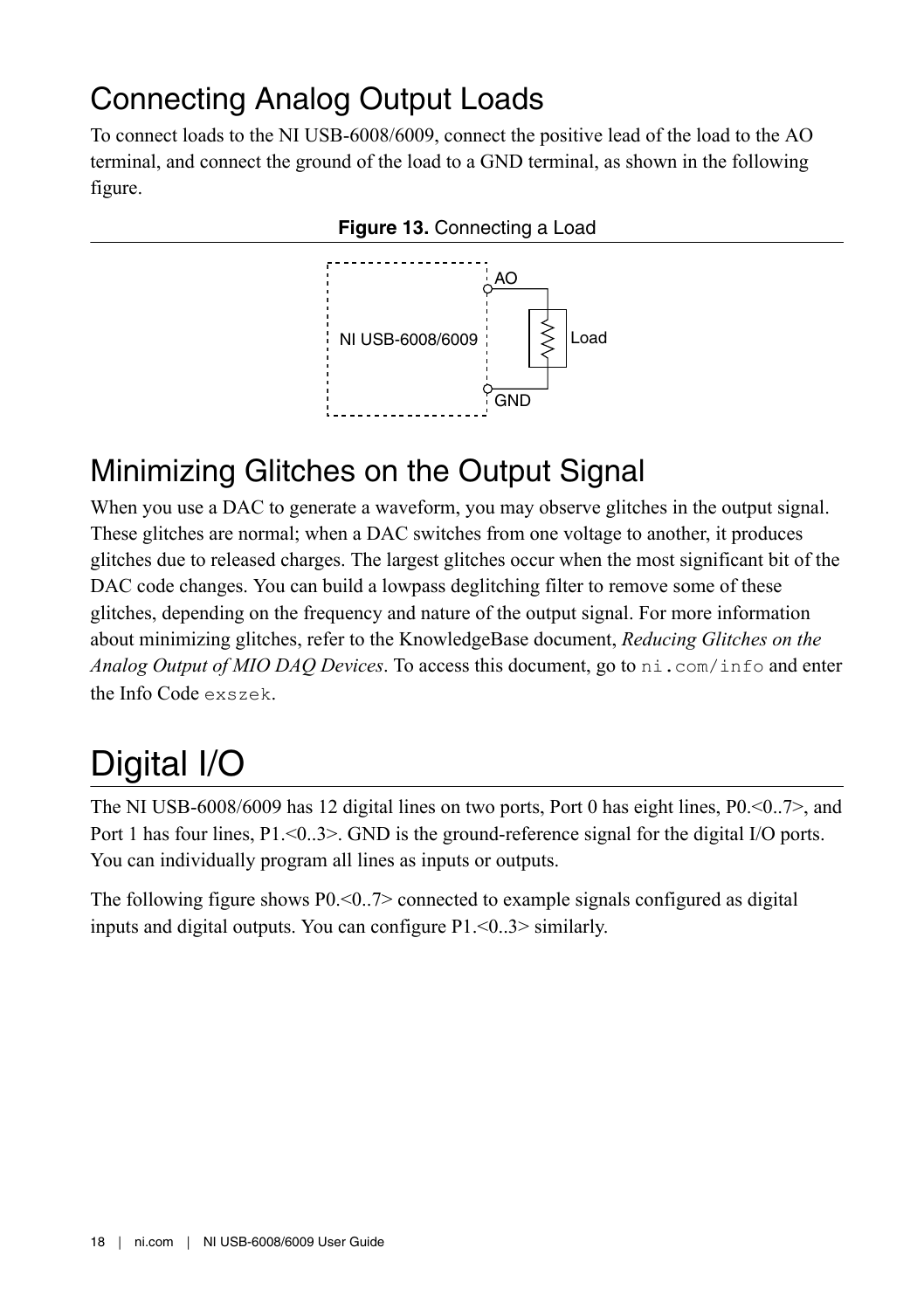

- 1. P0.0 configured as an open collector digital output 3. P0.4 configured as a digital input receiving a TTL driving an LED
- 2. P0.2 configured as an active drive digital output driving an LED

signal from a gated invertor 4. P0.7 configured as a digital input receiving a 0 V or 5 V signal from a switch

**Caution** Exceeding the maximum input voltage ratings or maximum output ratings can damage the device and the computer. National Instruments is not liable for any damage resulting from such signal connections. Refer to the *NI USB-6008 Device Specifications* or *NI USB-6009 Device Specifications* for more information.

## Source/Sink Information

The default configuration of the NI USB-6008/6009 digital I/O ports is open collector, allowing 5 V operation, with an onboard 4.7 kΩ pull-up resistor. An external user-provided pull-up resistor can be added to increase the source current drive up to a 8.5 mA limit per line, as shown in the following figure.<sup>4</sup>

<sup>4</sup> This document uses NI-DAQmx naming conventions. Open-drain is called open collector and push-pull is called active drive.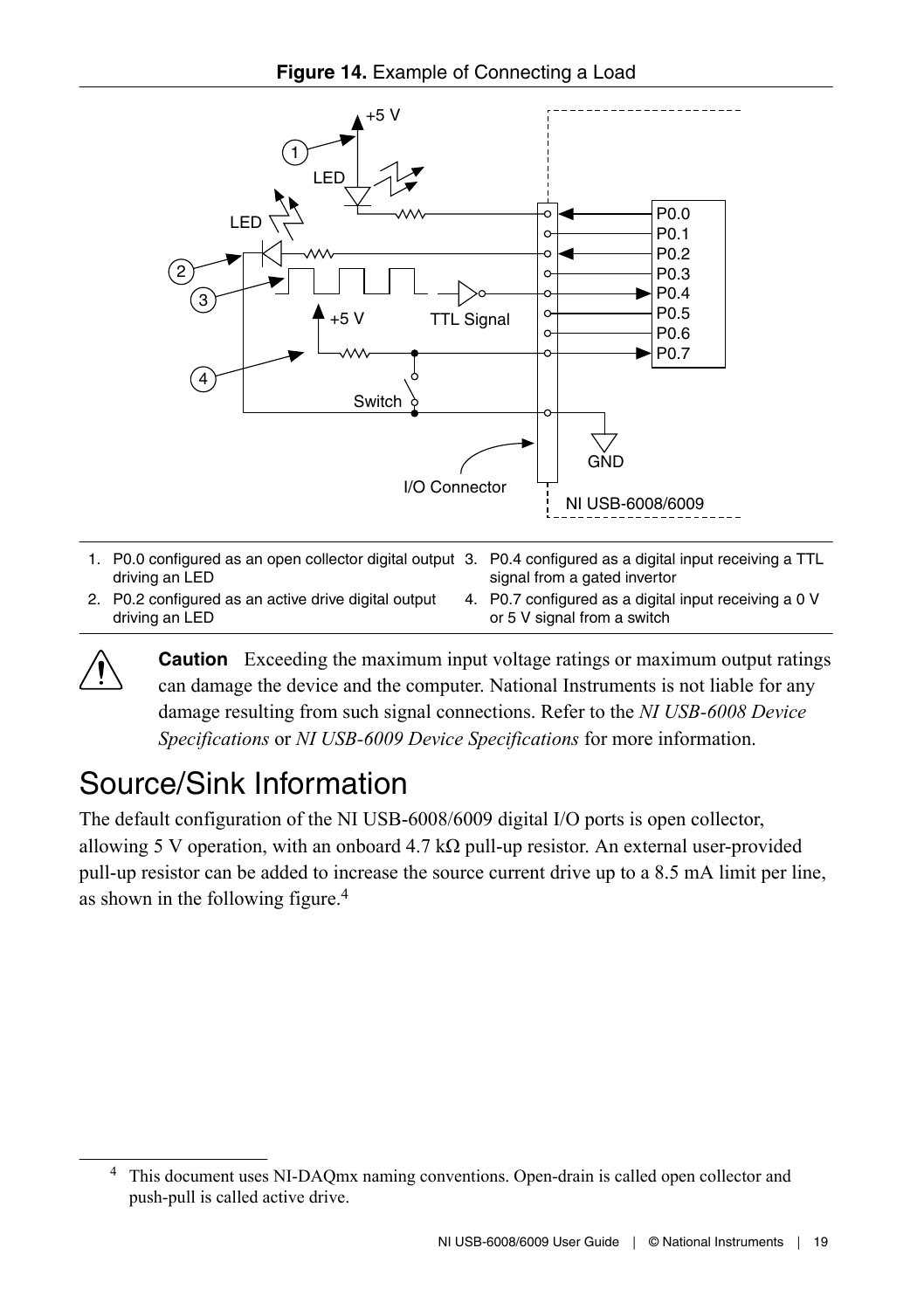

The NI USB-6009 ports can also be configured as active drive using the NI-DAQmx API, allowing 3.3 V operation with a source/sink current limit of  $\pm 8.5$  mA. For more information about how to set the DIO configuration, refer to the KnowledgeBase document, *How Do I Configure My NI Device to be Open-Drain (Open Collector) or Push-Pull (Active Drive)?*. To access this document, go to ni.com/info and enter the Info Code ex52sp.

#### Determining the Value of the User-Provided Pull-Up Resistor

Complete the following steps to determine the value of the user-provided pull-up resistor:

- 1. Place an ammeter in series with the load.
- 2. Place a variable resistor between the digital output line and the +5 V supply.
- 3. Set P0.0 to high.
- 4. Adjust the variable resistor until the ammeter current reads as the intended current. The intended current must be less than 8.5 mA.
- 5. Remove the ammeter and variable resistor from your circuit.
- 6. Measure the resistance of the variable resistor. The measured resistance is the ideal value of the pull-up resistor.
- 7. Select a static resistor value for your pull-up resistor that is greater than or equal to the ideal resistance.
- 8. Reconnect the load circuit and the pull-up resistor.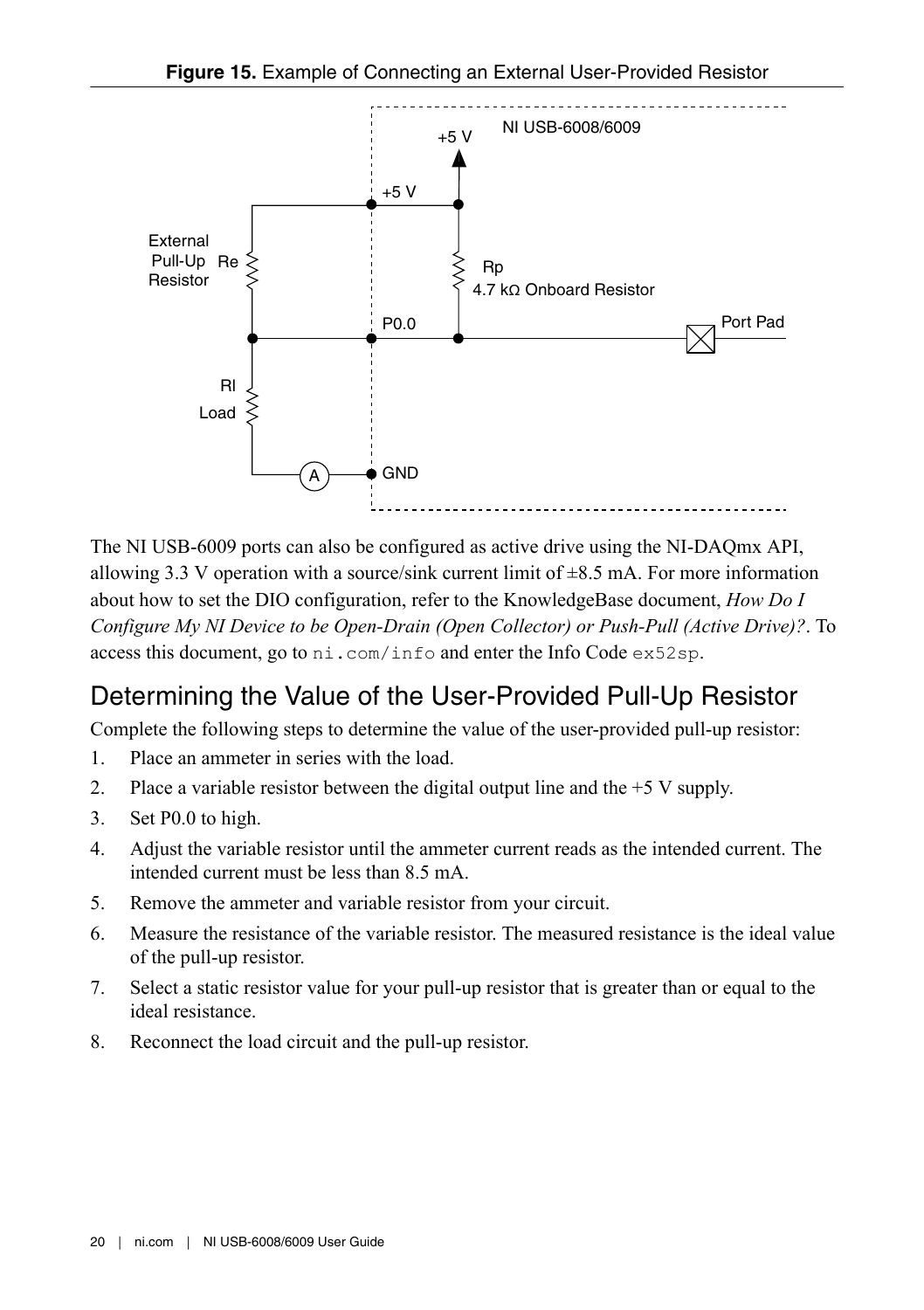# <span id="page-20-0"></span>I/O Protection

To protect the NI USB-6008/6009 against overvoltage, undervoltage, and overcurrent conditions, as well as ESD events, you should avoid these fault conditions by using the following guidelines:

- If you configure a DIO line as an output, do not connect it to any external signal source, ground signal, or power supply.
- If you configure a DIO line as an output, understand the current requirements of the load connected to these signals. Do not exceed the specified current output limits of the DAQ device.

National Instruments has several signal conditioning solutions for digital applications requiring high current drive.

- If you configure a DIO line as an input, do not drive the line with voltages outside of its normal operating range. The DIO lines have a smaller operating range than the AI signals.
- Treat the DAQ device as you would treat any static-sensitive device. Always properly ground yourself and the equipment when handling the DAQ device or connecting to it.

## Power-On States

At system startup and reset, the hardware sets all DIO lines to high-impedance inputs. The DAQ device does not drive the signal high or low. Each line has a weak pull-up resistor connected to it.

## Static DIO

Each of the NI USB-6008/6009 DIO lines can be used as a static DI or DO line. You can use static DIO lines to monitor or control digital signals. All samples of static DI lines and updates of DO lines are software-timed.

# PFI 0

PFI 0 is configurable as either a digital trigger input or an event counter input.

# Using PFI 0 as a Digital Trigger

When an analog input task is defined, you can configure PFI 0 as a digital trigger input. When the digital trigger is enabled, the AI task waits for a rising or falling edge on PFI 0 before starting the acquisition. To use AI Start Trigger (ai/StartTrigger) with a digital source, specify PFI 0 as the source and select a rising or falling edge.

# Using PFI 0 as an Event Counter

You can configure PFI 0 as a source for counting digital edges. In this mode, falling-edge events are counted using a 32-bit counter. For more information about event timing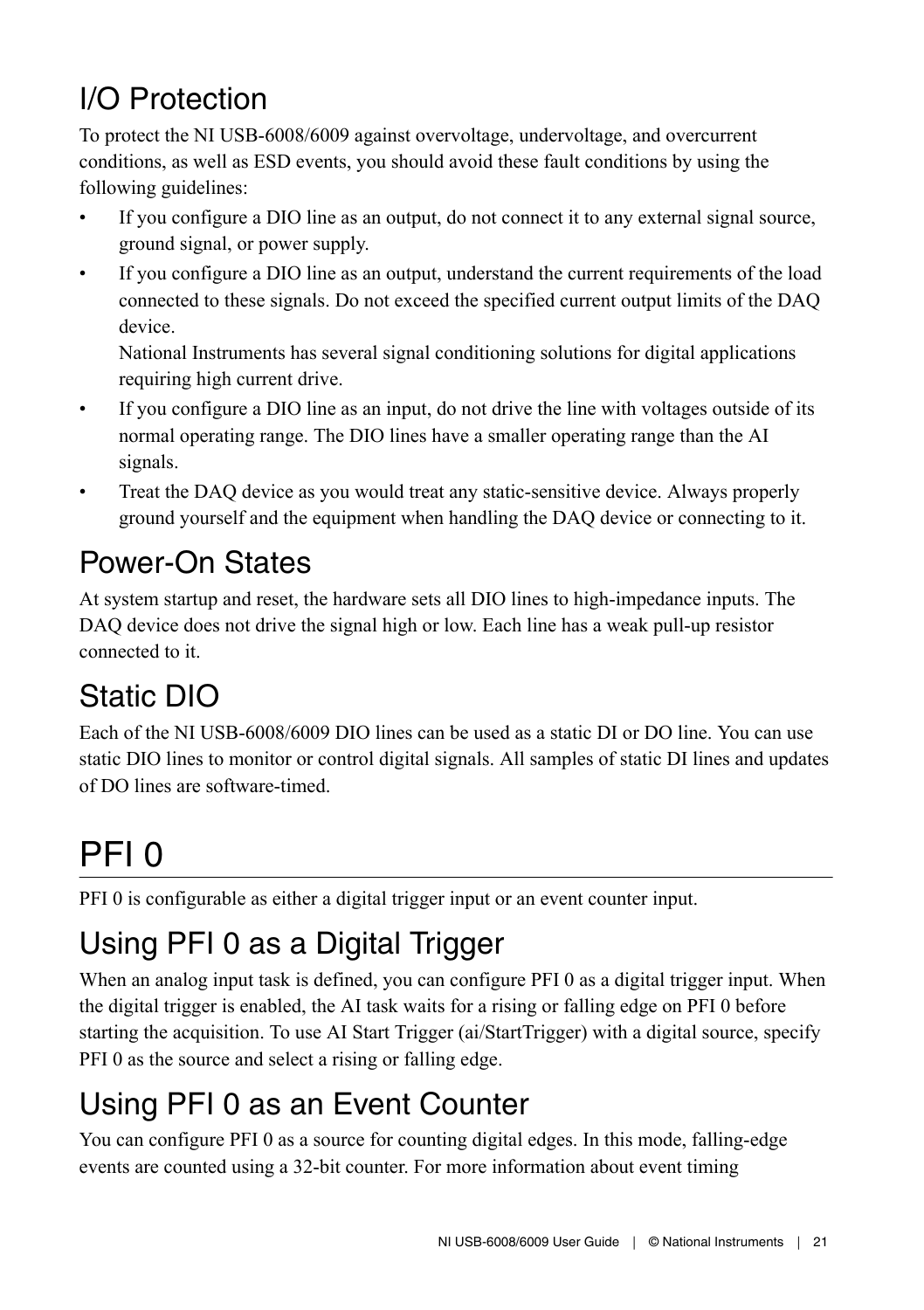<span id="page-21-0"></span>requirements, refer to the *NI USB-6008 Device Specifications* and *NI USB-6009 Device Specifications* documents available on ni.com/manuals.

# External Reference and Power Source

The NI USB-6008/6009 creates an external reference and supplies a power source. All voltages are relative to ground (GND).

## +2.5 V External Reference

The NI USB-6008/6009 creates a high-purity reference voltage supply for the ADC using a multi-state regulator, amplifier, and filter circuit. You can use the resulting +2.5 V reference voltage as a signal for self-test.

## +5 V Power Source

The NI USB-6008/6009 supplies a 5 V, 200 mA output. You can use this source to power external components.



**Note** When the device is in USB suspend, the output is disabled.

# Where to Go from Here

This section lists where you can find example programs for the NI USB-6008/6009 and relevant documentation.

## Example Programs

NI-DAQmx and NI-DAQmx Base software include example programs to help you get started programming with the NI USB-6008/6009. Modify example code and save it in an application, or use examples to develop a new application, or add example code to an existing application.

### NI-DAQmx

To locate NI software examples, go to ni.com/info and enter the Info Code daqmxexp.

To run examples without the device installed, use an NI-DAQmx simulated device. For more information, in Measurement & Automation Explorer (MAX), select **Help**»**Help Topics**»**NI-DAQmx**»**MAX Help for NI-DAQmx** and search for simulated devices.

### NI-DAQmx Base

NI-DAQmx Base examples are accessible from **Start**»**All Programs**»**National Instruments**» **NI-DAQmx Base Examples**.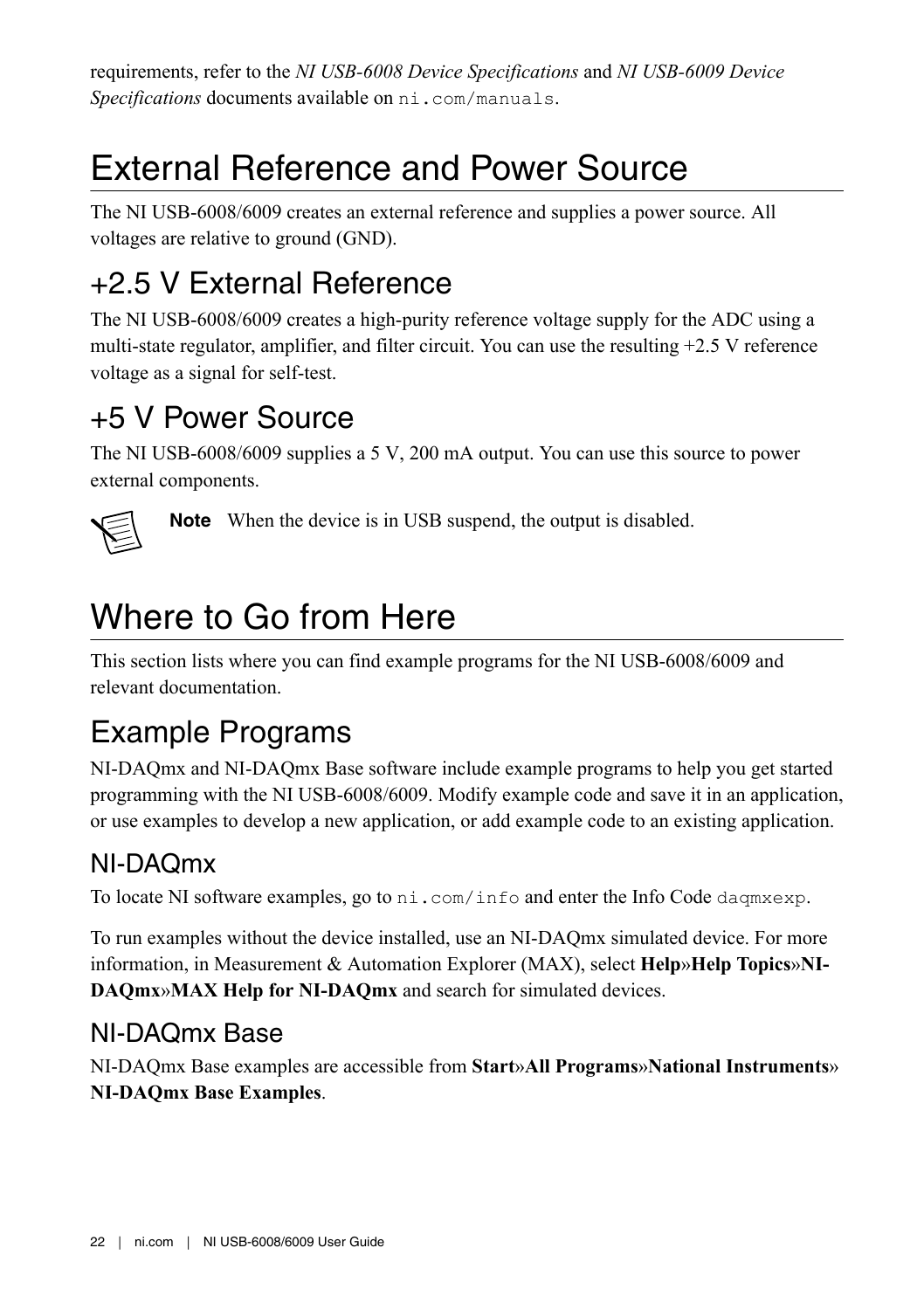## Related Documentation

Each application software package and driver includes information about writing applications for taking measurements and controlling measurement devices. The following references to documents assume you have NI-DAQmx 9.3 or later, and where applicable, version 8.5 or later of the NI application software.

#### NI USB-6008/6009

The *NI USB-6008/6009 Quick Start* included with the NI USB-6008/6009 describes how to install NI-DAQmx software, install the device, and confirm that your device is operating properly.

The *NI USB-6008 Device Specifications* and *NI USB-6009 Device Specifications* contain device specifications and are available at  $ni$ .com/manuals.

#### NI-DAQmx

The *NI-DAQmx Readme* is available from the Windows Start menu and lists which application software, devices, and ADEs are supported by this version of NI-DAQmx.

The *NI-DAQmx Help* is available from the Windows Start menu and contains API overviews, general information about measurement concepts, key NI-DAQmx concepts, and common applications that are applicable to all programming environments.

### NI-DAQmx Base (Linux/Mac OS X/LabVIEW PDA 8.*x*)

The *Getting Started with NI-DAQmx Base* document describes how to install the NI-DAQmx Base software, the NI-DAQmx Base-supported DAQ device, and how to confirm that the device is operating properly on your Windows, Linux, or Mac machine. In Windows, select **Start**»**All Programs**»**National Instruments**»**NI-DAQmx Base**»**Documentation**»**Getting Started with NI-DAQmx Base**.

The *NI-DAQmx Base Readme* lists devices supported in different versions of NI-DAQmx Base. In Windows, select **Start**»**All Programs**»**National Instruments**»**NI-DAQmx Base**» **DAQmx Base Readme**.

The *NI-DAQmx Base VI Reference Help* contains VI reference and general information about measurement concepts. In LabVIEW, select **Help**»**NI-DAQmx Base VI Reference Help**.

The *NI-DAQmx Base C Function Reference Help* contains C reference and general information about measurement concepts. In Windows, select **Start**»**All Programs**»**National Instruments**»**NI-DAQmx Base**»**Documentation**»**C Function Reference Help**.



**Note** All NI-DAQmx Base documentation for Linux is installed at /usr/local/ natinst/nidaqmxbase/documentation.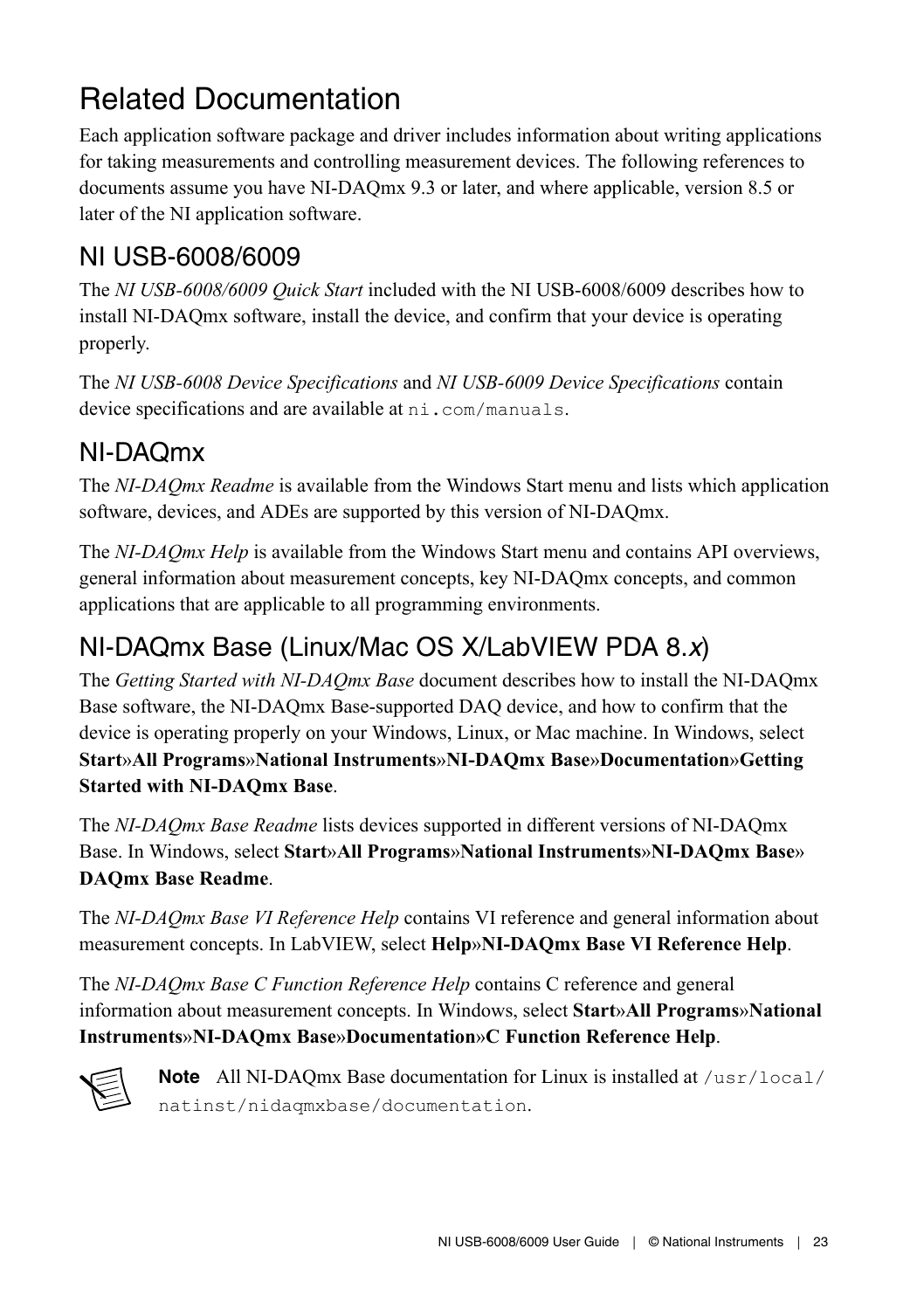

**Note** All NI-DAQmx Base documentation for Mac OS X is installed at /

Applications/National Instruments/NI-DAQmx Base/ documentation.

### LabVIEW

Refer to ni.com/gettingstarted for more information about LabVIEW.

Use the *LabVIEW Help*, available by selecting **Help**»**LabVIEW Help** in LabVIEW, to access information about LabVIEW programming concepts, step-by-step instructions for using LabVIEW, and reference information about LabVIEW VIs, functions, palettes, menus, and tools. Refer to the following locations on the **Contents** tab of the *LabVIEW Help* for information about NI-DAQmx:

- **VI and Function Reference**»**Measurement I/O VIs and Functions**»**DAQmx Data Acquisition VIs and Functions**—Describes the LabVIEW NI-DAQmx VIs and functions.
- **Property and Method Reference**»**NI-DAQmx Properties**—Contains the property reference.
- **Taking Measurements**—Contains the conceptual and how-to information you need to acquire and analyze measurement data in LabVIEW, including common measurements, measurement fundamentals, NI-DAQmx key concepts, and device considerations.

### LabWindows/CVI

The **Data Acquisition** section of the *LabWindows/CVI Help* contains *Taking an NI-DAQmx Measurement in LabWindows/CVI*, which includes step-by-step instructions for creating a measurement task using the DAQ Assistant. In LabWindows/CVI, select **Help**»**Contents**, and then select **Using LabWindows/CVI»Data Acquisition**. This book also contains information about accessing detailed information through the *NI-DAQmx Help*.

The **NI-DAQmx Library** section of the *LabWindows/CVI Help* contains API overviews and function reference for NI-DAQmx. Select **Library Reference**»**NI-DAQmx Library** in the *LabWindows/CVI Help*.

#### Measurement Studio

If you program your NI-DAQmx-supported device in Measurement Studio using Visual C# or Visual Basic .NET, you can interactively create channels and tasks by launching the DAQ Assistant from MAX or from within Visual Studio. You can use Measurement Studio to generate the configuration code based on your task or channel. Refer to the *DAQ Assistant Help* for additional information about generating code.

The *NI Measurement Studio Help* is fully integrated with the Microsoft Visual Studio help. To view this help file in Visual Studio, select **Measurement Studio**»**NI Measurement Studio**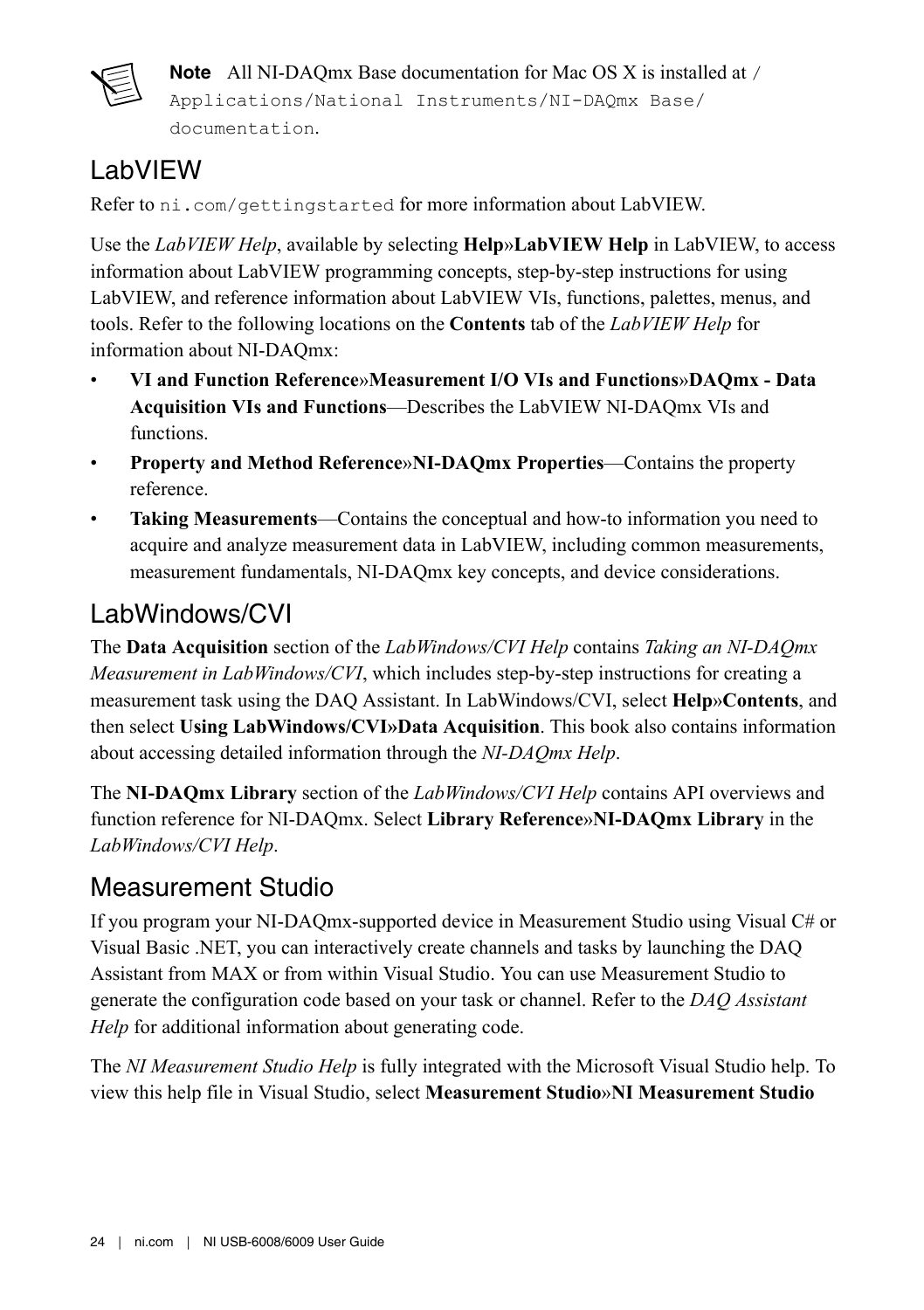**Help**. For information related to developing with NI-DAQmx, refer to the following topics within the *NI Measurement Studio Help*:

- For step-by-step instructions on how to create an NI-DAQmx application using the Measurement Studio Application Wizard and the DAQ Assistant, refer to *Walkthrough: Creating a Measurement Studio NI-DAQmx Application*.
- For help with NI-DAQmx methods and properties, refer to *NationalInstruments.DAQmx Namespace* and *NationalInstruments.DAQmx.ComponentModel Namespace*.
- For conceptual help with NI-DAQmx, refer to *Using the Measurement Studio NI-DAQmx .NET Library* and *Developing with Measurement Studio NI-DAQmx*.
- For general help with programming in Measurement Studio, refer to *Getting Started with the Measurement Studio Class Libraries*.

To create an application in Visual Basic .NET or Visual C#, follow these general steps:

- 1. In Visual Studio, select **File**»**New**»**Project** to launch the New Project dialog box.
- 2. In the Project types pane, expand the **Visual Basic** or **Visual C#** node, depending on which language you want to create the project in, and select **Measurement Studio**.
- 3. Choose a project type. You add DAQ tasks as a part of this step.

### ANSI C without NI Application Software

The *NI-DAQmx Help* contains API overviews and general information about measurement concepts. Select **Start**»**All Programs**»**National Instruments**»**NI-DAQmx**»**NI-DAQmx Help**.

The *NI-DAQmx C Reference Help* describes the NI-DAQmx Library functions, which you can use with National Instruments data acquisition devices to develop instrumentation, acquisition, and control applications. Select **Start**»**All Programs**»**National Instruments**»**NI-DAQmx**» **Text-Based Code Support**»**NI-DAQmx C Reference Help**.

#### .NET Languages without NI Application Software

With the Microsoft .NET Framework, you can use NI-DAQmx to create applications using Visual C# and Visual Basic .NET without Measurement Studio. Refer to the *NI-DAQmx Readme* for specific versions supported.

### Training Courses

If you need more help getting started developing an application with NI products, NI offers training courses. To enroll in a course or obtain a detailed course outline, refer to ni.com/ training.

### Technical Support on the Web

For additional support, refer to ni.com/support or ni.com/examples.



**Note** You can download these documents at ni.com/manuals.